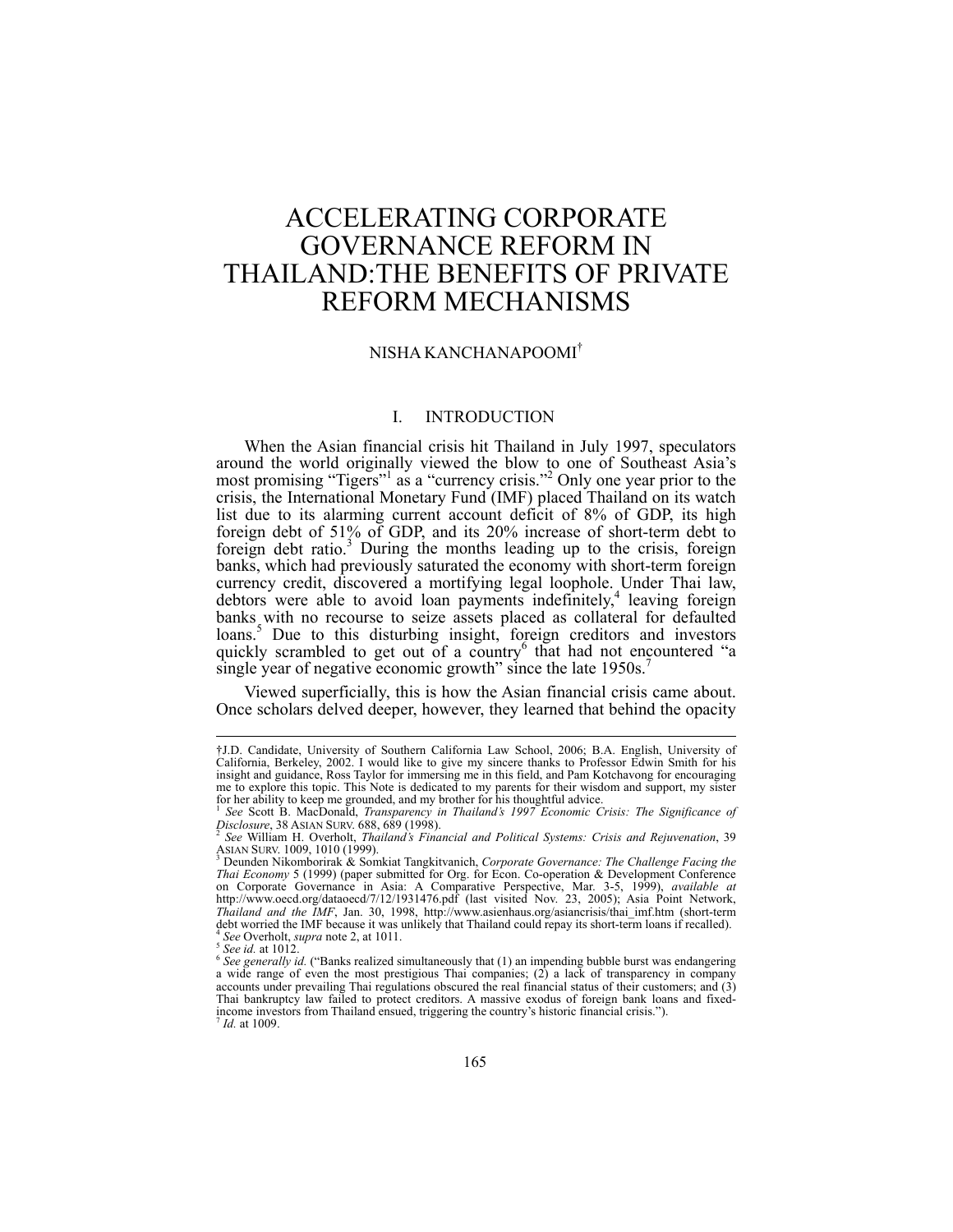of Thailand's financial sector, business was conducted with little regard to the technicalities of law. Instead, "relationship-capitalism," resulting from an Asian business culture that relied upon long-standing relationships between elite family firms and government officials, made up the corporate landscape.<sup>8</sup> In such an environment, it was not uncommon for government ministries to grant exclusive licenses to certain family firms, $\frac{1}{2}$  for these firms to further monopolize the market by creating informal alliances with other families, and for banks to grant loans to such influential firms without evaluating the debtors' ability to pay back their loans.<sup>10</sup> Business was conducted without independent supervision by any of the traditional regulatory parties and thus, the corporate governance of many firms and banks was called into question.

Thailand's financial crisis resulted from "unsound macroeconomic policies and imbalances," as well as the "overutiliz[ation] [of] short-term foreign currency-denominated loans,"<sup>11</sup> rather than from a weak corporate governance system. The crisis, however, revealed serious flaws within Thailand's corporate governance practices that were previously overlooked. Some attribute the extraordinary financial exposure of Thailand and its neighboring nations to a financial and corporate culture infused with a lack of transparency and disclosure.<sup>12</sup> Such a claim reflects a country's business culture and also speaks to the effectiveness of a country's rule of law. Economist Scott MacDonald explains that countries with poor transparency mechanisms lack "trust in the [legal] system to uphold contracts, enforce regulation, and ultimately establish and maintain a level playing field." According to the Organisation for Economic Co-operation and Development, ensuring the proper level of disclosure and transparency within the corporate sector is one of the cornerstones to creating a sound corporate governance framework.14 As two prominent scholars, Andrei Shleifer and Robert Vishny, explain, "Corporate governance deals with the ways in which suppliers of finance to corporations assure themselves of getting a return on their investment."<sup>15</sup> The reason that corporate governance has become such an important reform concept is because, in the aftermath of the crisis, it is increasingly important for crisis-hit countries to restore investor confidence in the country's markets by ensuring both domestic and foreign investors that they will receive the proper return on their capital investments. In the long run, an effective

<sup>8</sup> *See* Arthur M. Mitchell & Clare Wee, *Corporate Governance in Asia Today and Tomorrow*, 38 INT'L L. 1, 3-4 (2004).

<sup>9</sup> *See* Kevin Hewison, *Pathways to Recovery: Bankers, Business, and Nationalism in Thailand*, in CHINESE ENTERPRISE, TRANSNATIONALISM, AND IDENTITY 234, 237 (Edmund Terence Gomez & Hsin-Huang Michael Hsiao eds., 2004).<br><sup>10</sup> See MacDonald, *supra* note 1, at 690.

<sup>10</sup> *See* MacDonald, *supra* note 1, at 690. 11 Piman Limpaphayom, *Thailand*, *in* CORPORATE GOVERNANCE AND FINANCE IN EAST ASIA: <sup>A</sup> STUDY OF INDONESIA, REPUBLIC OF KOREA, MALAYSIA, PHILIPPINES, AND THAILAND: VOLUME TWO (COUNTRY STUDIES) 229, 229 (2001), *available at*

The MacDonald, *supra* note 1, at 688.<br>
<sup>13</sup> *See MacDonald, supra* note 1, at 688.<br>
<sup>14</sup> *ORG. FOR ECON. CO-OPERATION & DEV., OECD PRINCIPLES OF CORPORATE GOVERNANCE 24 (2004).*<br>
<sup>15</sup> *Andrei Shleifer & Robert W. Vishny,*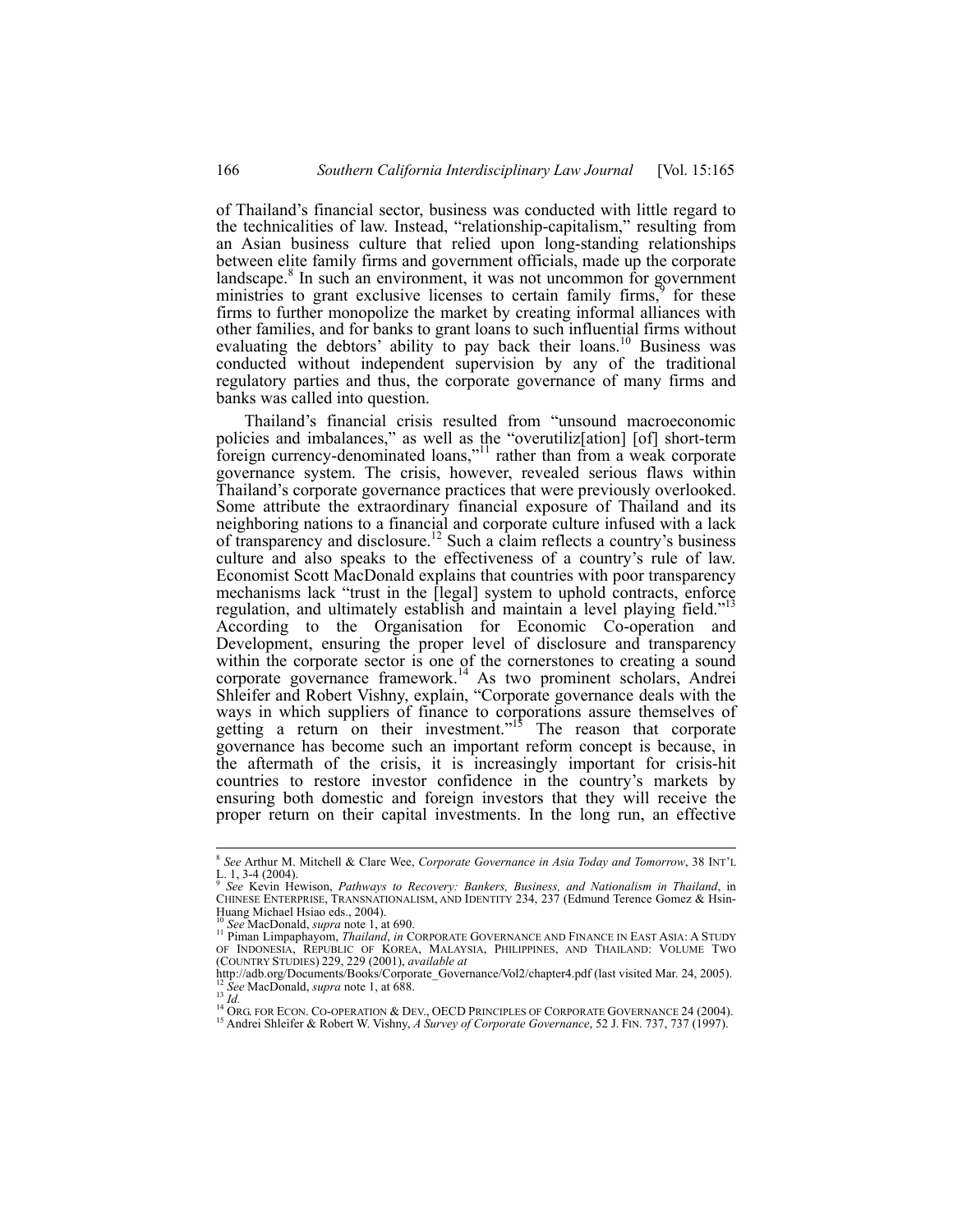corporate governance system leads to greater competition amongst businesses, better corporate performance, and ultimately "overall economic growth and social welfare.<sup>"16</sup> Thus, rather than focusing on the financial details of how to improve Thailand's corporate sector, this Note takes a broader approach by inquiring how Thailand may improve its corporate governance system through the creation of mechanisms for enhancing transparency.

Academics and practitioners studying the cause of the crisis identified two main attributes within Thailand's corporate sector that contributed significantly to the financial crisis.<sup>17</sup> These distinct factors are: (1) the concentrated ownership feature of large firms; and (2) an opaque corporate governance system that consists of inadequate market incentives and ineffective regulatory bodies.<sup>18</sup> Many studies on corporate ownership within countries worldwide question whether there is a possible link between having a large number of firms with high ownership concentration and having insufficiently developed corporate governance practices and legal institutions.<sup>19</sup> The curious relation between the two factors spawned a wealth of studies and, as a result, many scholars studying the transformation of corporate governance systems within developing Asian economies weighed the advantages of effecting change within the public sector through institutional and legal reforms, against private sector reforms such as changing firm ownership structures through greater diversification of shareholders.

The purpose of this Note is to present the two main faces that corporate governance reform may take, either public or private, and to analyze the likely success of each method in the legal, business, and political culture of a developing economy such as Thailand. Part II of this Note situates Thailand amongst the other East Asian nations and presents the possible benefits to Thailand in reforming its corporate governance regime. Part III discusses methods of public reform introduced by legal scholars, Thailand's own public reform efforts, and institutional change at the Thai Securities and Exchange Commission which serves as an example to analyze whether such public reform measures are sufficient for improving corporate governance. Part IV turns to the private sector and presents recent studies on the corporate ownership structure of Thailand's larger publicly traded non-financial firms. Part  $V$  concludes with an analysis of whether altering

<sup>16</sup> Prasarn Trairatvorakul, *The Importance of Corporate Governance Reforms in the Recovery from Financial Crisis: Viewpoints from Thailand*, Nov. 9-10, 1998,<br>http://wb-cu.car.chula.ac.th/papers/corpgov/cg071.htm.

http://wb-cu.car.chula.ac.th/papers/corpgov/cg071.htm.<br><sup>17</sup> *See id.*<br><sup>18</sup> *Id.*<br><sup>18</sup> *Id.*<br><sup>19</sup> *See* Erik Berglöf & Stijn Claessens, *Corporate Governance and Enforcement* 2-4 (World Bank Pol'y<br>Res., Working Paper No. 34

http://econ.worldbank.org/files/38742\_wps3409.pdf; Stijn Claessens, Simeon Djankov & Larry H.P. Lang, *The Separation of Ownership and Control in East Asian Corporations*, 58 J. FIN. ECON. 81, 107- 09 (2000); Rafael La Porta, Florencio Lopez-de-Silanes & Andrei Shleifer, *Corporate Ownership Around the World*, 54 J. FIN. 471, 495-96 (1999) (explaining that to understand "corporate governance in most countries in the world, . . . to see how corporate governance is *changing or can be changed*, it is important to recognize how much an exception widely held corporations really are" or, alternatively, to investigate the ownership structure of firms).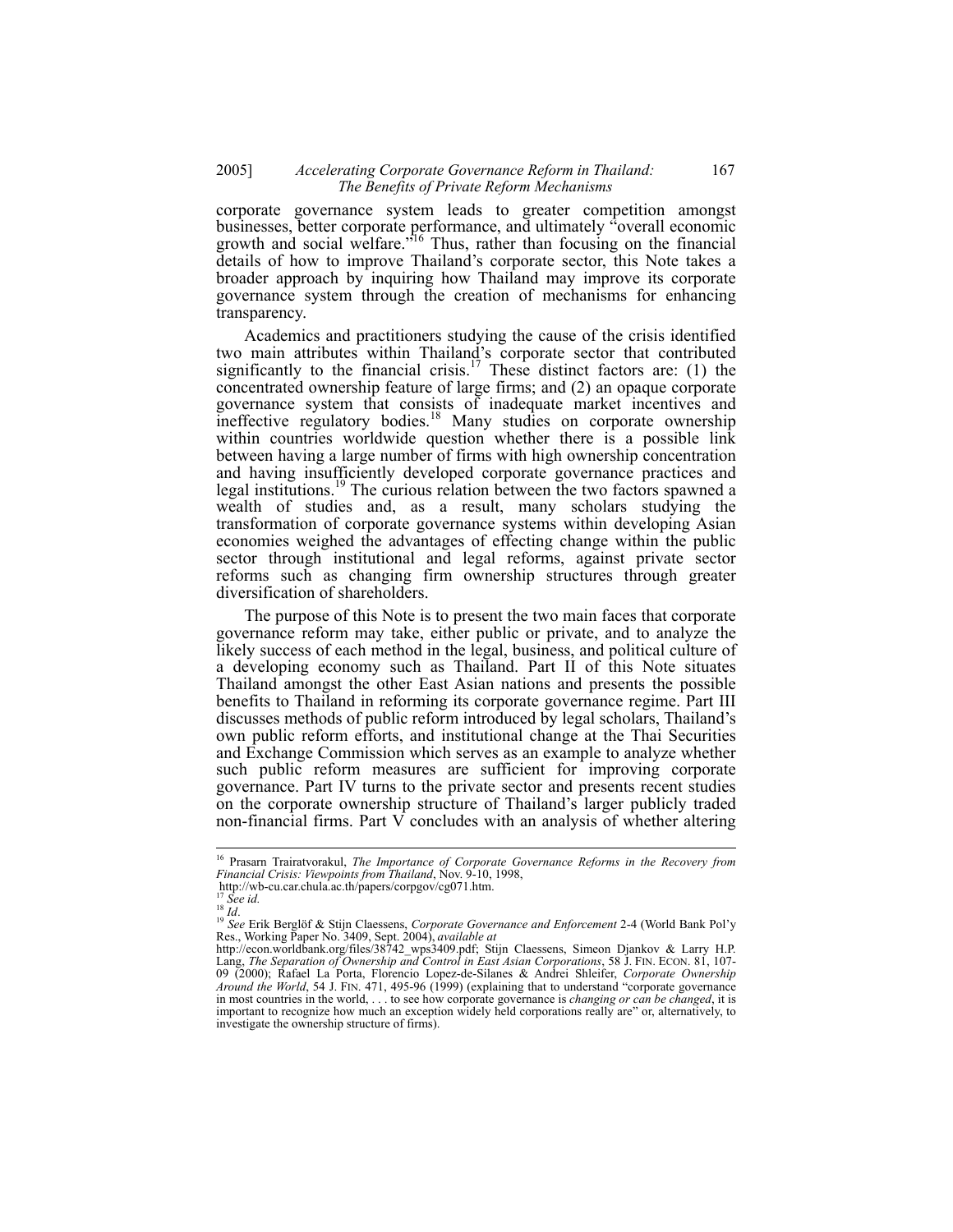the structure of concentrated ownership firms will accelerate the improvement of corporate governance practices at larger firms. Part VI ultimately purports that Thailand's corporate governance reform should emphasize the use of private actors rather than public ones and identifies specific enforcement mechanisms that will further develop the reform process. This Note argues that because Thailand's public sector is riddled with political and legal deficiencies that are largely cultural in nature, employing public mechanisms for change will delay corporate governance reform. The private sector, therefore, should play a key role in the implementation of promising corporate governance improvements. Although many legal scholars study corporate governance on a microscopic level, this Note does not attempt to focus on the "minutia of standards and practices of corporations."20 Rather, it takes a broader stance on corporate governance reform in developing nations such as Thailand, where the greater problems are ineffective enforcement of the laws and weak institutional structures.

# II. SITUATING THAILAND AMONGST OTHER EAST ASIAN **NATIONS**

#### A. WHY THAILAND?

After experiencing a tremendously successful history of economic growth, Thailand became the first victim of the East Asian financial crisis. Speculative attacks on its currency, the Thai baht (THB), devalued the baht from THB 24.53 = US\$1 to a low of THB 53.74 = US\$1 by January 1998.21 The Thai stock market plunged by more than 65% in 1997 and the nearby economies of Indonesia, Malaysia, the Philippines, and South Korea quickly tumbled alongside Thailand's.<sup>22</sup> Aside from being the first casualty of the crisis, a review of Thailand's economic history reveals that the country has consistently been a particularly attractive investment ground for foreigners. Thailand's abundant natural resources and central location in the heart of Southeast Asia provided easy access to neighboring Indochina, Malaysia, Indonesia and South Asia.<sup>23</sup> Furthermore, as Japan developed into a more sophisticated economy, it looked to Southeast Asian nations to develop its heavy industries market.<sup>24</sup> Thailand's "skilled, literate, and comparatively cheap labor pool" provided one of the most practicable markets for Japanese direct investment.<sup>25</sup> Although Japan's entry into the

<sup>20</sup> Mitchell & Wee, *supra* note 8, at 5 ("Good laws on the books do not immediately translate into good governance.").

<sup>21</sup> Overholt, *supra* note 2, at 1010. *See also* Nikomborirak & Tangkitvanich, *supra* note 3, at 5 (explaining that an additional reason for the devaluation of the baht and its illusory credibility can be attributed to the fact that during the period in which the Thai baht was pegged to the U.S. dollar, the baht appreciated approximately 17% against the dollar).

<sup>22</sup> Anya Khanthavit, Piruna Polsiri & Yupana Wiwattanakantang, *Did Families Lose or Gain Control?: Thai Firms After the East Asian Financial Crisis* 1 (Inst. of Econ. Res., Hitotsubashi U., Japan, Working Paper, 2003).

<sup>23</sup> *See* MacDonald, *supra* note 1, at 689. 24 *See id.* <sup>25</sup> *Id.*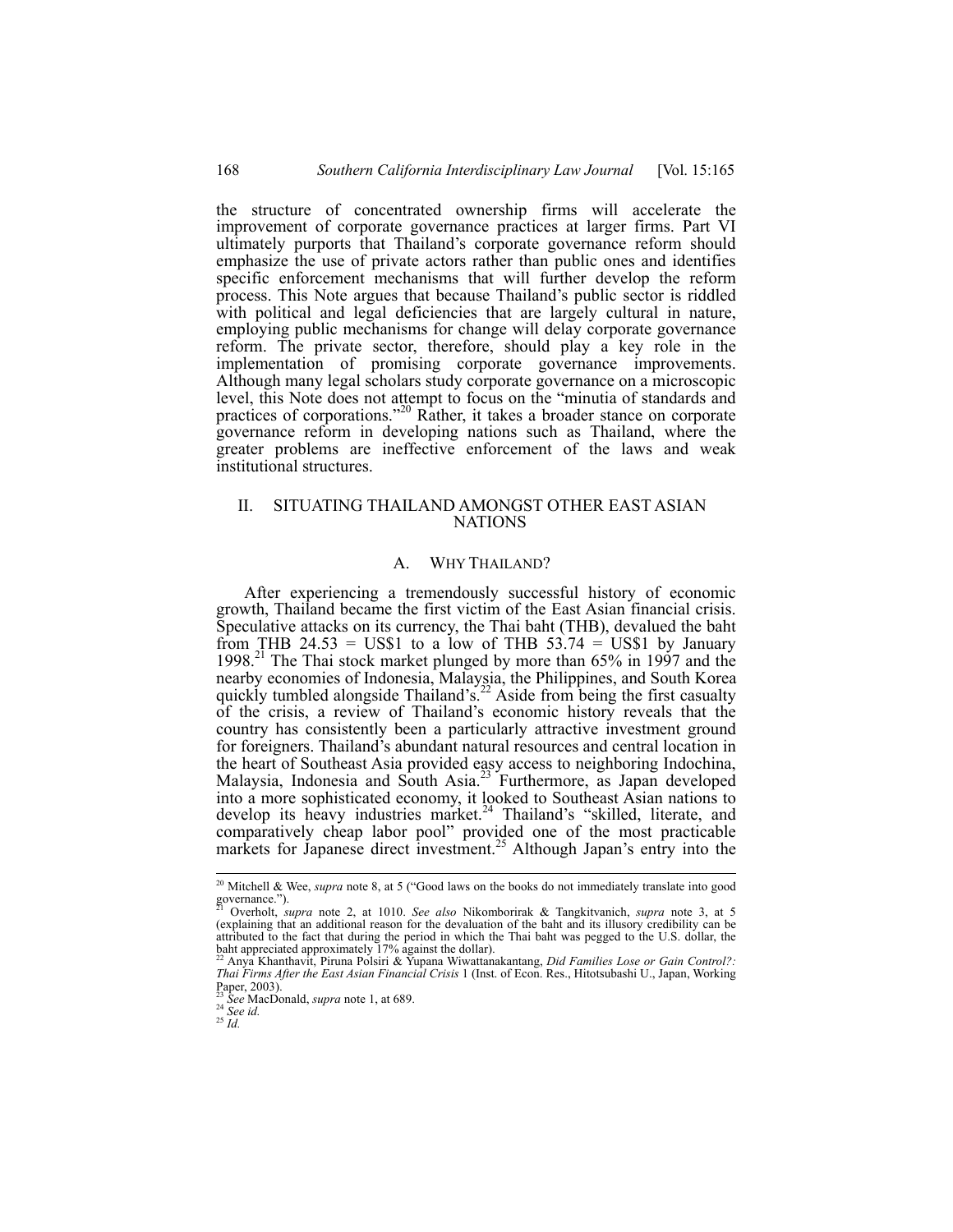## 2005] *Accelerating Corporate Governance Reform in Thailand:* 169  *The Benefits of Private Reform Mechanisms*

Thai market only marked the beginning of a massive foreign direct investment inflow, many economists recognize that Thailand's steady success at attracting foreign investors is due to the fact that Thai laws are "less protectionist than its neighbors."26 In the automotive industry, for example, economist William Overholt provides the following comparative description about Thailand:

Thailand has succeeded primarily because it is less protectionist than its neighbors and provides a level playing field for foreign direct investors. Unlike Indonesia, the rules are clear. Unlike South Korea, foreigners are not deliberately driven out. Unlike Vietnam, there is no necessity to spend years building a consensus among government and party officials. Unlike Malaysia, Thailand does not insist that all key parts of the car be made at home. . . . Thailand's large, partially educated workforce can compete successfully against Malaysia's smaller one, Indonesia's largely uneducated one, and the highly skilled but very expensive one in South Korea. $27$ 

This "openness and [relative] fairness"<sup>28</sup> should continue to play an important role as investors abroad seek out emerging markets during the post-crisis era.

Another factor that makes Thailand attractive to investors emanates from the fact that Thailand is less susceptible to political upheavals than its neighbors.<sup>29</sup> At the time of this writing, however, some journalists suggest that Thailand's current political state may be a foreshadowing of future political turmoil to come.<sup>30</sup> Notwithstanding that fact, an additional reason to use Thailand in this study is because its civil legal system, though originating from the European models, is infused with common law elements borrowed from both England and the United States.<sup>31</sup> This hybridized legal system lends credence to the fact that Thailand is, once again, a middle figure amongst its neighbors because of its mixed legal structure. It is not decidedly civil, like the Indonesian system that is largely borrowed from the Dutch colonial model, $32$  and it does not operate as a

<sup>26</sup> Overholt, *supra* note 2, at 1019, 1026 (explaining that although Thai laws, compared to Singaporean or Hong Kong laws, technically place more restrictions on foreigners doing business or practicing law in Thailand, such laws are largely not enforced and can often be maneuvered around by seeking out senior officials).

<sup>&</sup>lt;sup>27</sup> *Id.* at 1026.<br><sup>28</sup> *Id.* at 1026.<br><sup>29</sup> *See id.* at 1009 ("Though as severe as the collapses occurring elsewhere in the world, Thailand's<br><sup>29</sup> *See id.* at 1009 ("Though as severe as the collapses occurring elsewhere financial crisis avoided the economically destabilizing revolutions its counterparts experienced in the Philippines and Indonesia, and with reference to South Korean and other countries."). *But cf.* MacDonald, *supra* note 1, at 689 n. 3 (noting that Thailand's political stability is only relative since it has experienced its fair share of military coups). *See also* Overholt, *supra* note 2, at 1031 (reviewing Thailand's political history).

<sup>&</sup>lt;sup>30</sup> See *Thaksin the Callous*, ECONOMIST, Oct. 30, 2004, LEXIS, News Library (reporting that the image of Thailand's Prime Minister, Thaksin Shinawatra, may be beginning to tarnish due to his aggressive actions against insurgents in southern Thailand).<br><sup>31</sup> *See* John Fagan, *The Role of Securities Regulation in the Development of the Thai Stock Market*, 16

COLUM. J. ASIAN L. 303, 306 (2003).<br><sup>32</sup> See Jeremy J. Kingsley, Note, *Legal Transplantation: Is This What the Doctor Ordered and Are the* 

*Blood Types Compatible? The Application of Interdisciplinary Research to Law Reform in the Developing World – A Case Study of Corporate Governance in Indonesia*, 21 ARIZ. J. INT'L & COMP. L. 493, 507 n.74 (2004).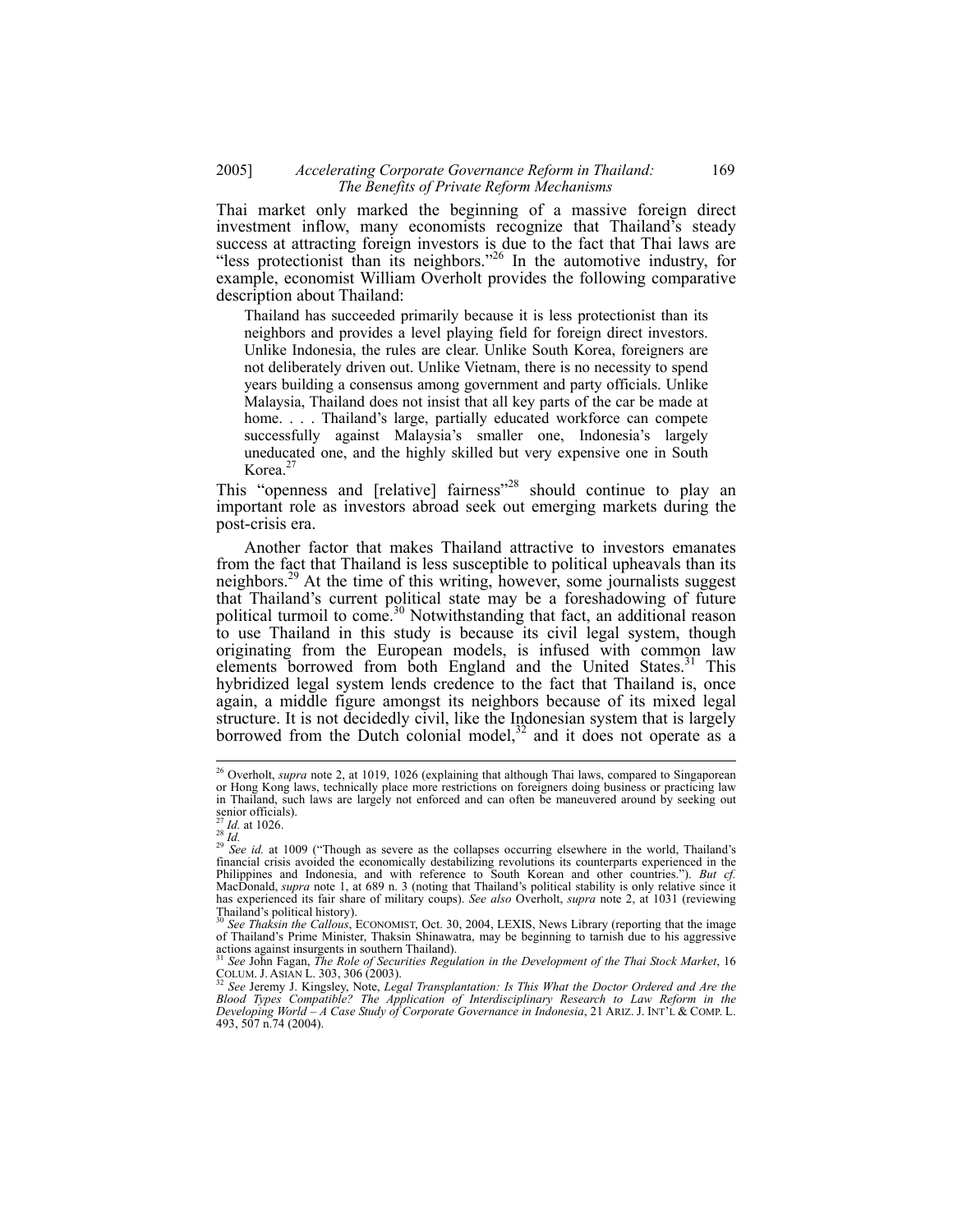predominantly common law jurisdiction like the past British colonies of Singapore, Hong Kong, and Malaysia.<sup>33</sup> This special characteristic of Thailand's legal system may become useful in understanding why certain institutions such as the Thai Securities and Exchange Commission, modeled after the U.S. Securities and Exchange Commission, still has difficulties in effectively enforcing its law.<sup>34</sup>

Thailand serves as a paradigm model for investigating corporate governance in relationship-based market systems because studies have revealed that Thai firms exhibit the greatest concentration of ownership and control.<sup>35</sup> This means that in large Thai firms, the owner and the manager are basically the same person. As explained by Rafael La Porta, Florencio Lopez-de-Silanes, and Andrei Shleifer, understanding ownership structures is an important piece of the puzzle in determining "how corporate governance is changing or can be changed."36 Shleifer and Vishny further explain that concentrated ownership creates the undesired potential for large shareholders to expropriate capital owned by minority shareholders.<sup>37</sup> Whether or not this is true, Thailand serves as an appropriate model for studying the effects that concentrated ownership may have on the Asian corporate governance culture.

In addition to having the highest concentration of ownership and control, controlling shareholders of Thai firms reinforce their control over the company by direct ownership of company shares<sup>38</sup> and through "informal alliances" with other dominant family firms.<sup>39</sup> Family firms may also effectively control an entire group of firms by creating holding companies.<sup>40</sup> These holding companies are created to hold shares of affiliated or subsidiary companies within the family firm's group.<sup>41</sup> Family members are placed on the management boards of these firms and individual family members may also own outstanding shares of these affiliated companies.<sup>42</sup> Positioning family members and friends in controlling positions of subsidiary firms suggests that the control

<sup>33</sup> *See* Chee Keong Low, *A Road Map for Corporate Governance in East Asia*, 25 NW. J. INT'L L. & BUS. 165, 167 (2004). 34 *See* Fagan, *supra* note 31, at 307, 328 (Fagan later explains that criminal prosecutions under the Thai

legal system and the current securities enforcement system are unsuccessful, in part, because "Thai judges are proscribed by civil law procedure from basing their rulings on past decisions or applying their personal knowledge and discretion to a case."

See Claessens et al., *supra* note 19, at 99-100 tbl.4 (showing that Thailand has the most concentrated cash-flow rights, the most concentrated control rights, and the highest ratio of cash-flow to voting rights. This means that, in Thailand, the owners of firms (those receiving cash-flow) tend to have the most control over the management of the firm's business (those receiving control rights)).

<sup>&</sup>lt;sup>36</sup> La Porta et al., *supra* note 19, at 495-96.<br><sup>37</sup> See Shleifer & Vishny, *supra* note 15, at 739, 758-61.<br><sup>38</sup> See Khanthavit et al., *supra* note 15, at 739, 758-61. East Asian nations' more common use of indirect ownership. According to one group of academics, "Direct ownership means that a shareholder owns shares under his own name or via a private company owned by him. Indirect ownership is when a company is owned via other public firms or a chain of public firms. This chain of controls is in the form of pyramidal structures and/or cross-holdings, which can include many layers of firms.").<br> $^{39}$ <br> $^{39}$  See Claessens et al., *supra* note 19, at 93-94.

<sup>39</sup> *See* Claessens et al., *supra* note 19, at 93-94. 40 *See* Limpaphayom, *supra* note 11, at 242-43. 41 *See id.* <sup>42</sup> *See id.*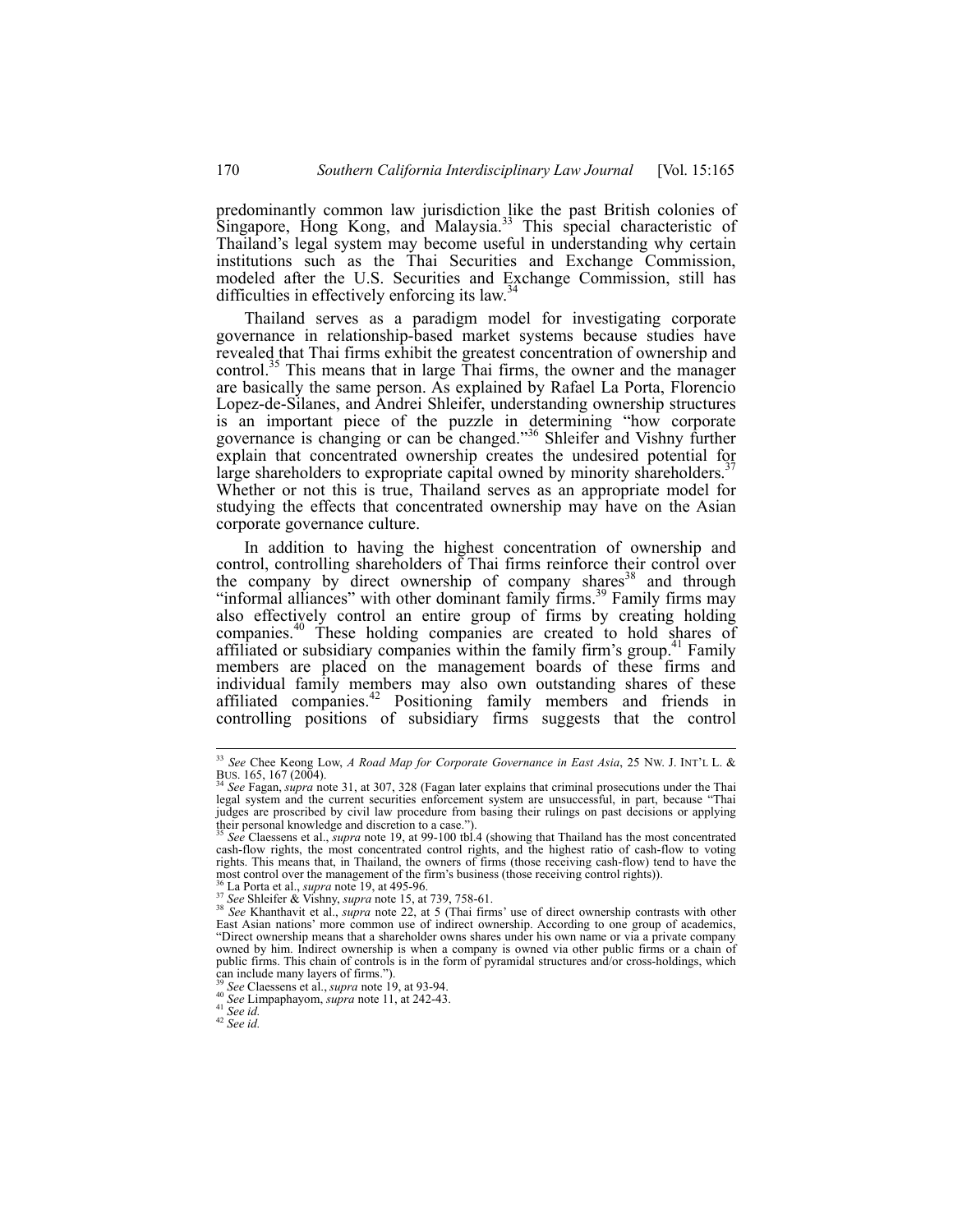## 2005] *Accelerating Corporate Governance Reform in Thailand:* 171  *The Benefits of Private Reform Mechanisms*

mechanisms used by Thai firms used or are still using "relationship capitalism" to further their enterprises. This may be due to the fact that businesses in Thailand are still primarily dominated by ethnic Chinese.<sup>43</sup> Chinese merchants who immigrated to Thailand practiced a "distinctive type of capitalism [exhibited by] [c]ontinuing control by members of entrepreneurial families, [and] a preference for personalized, long-standing, external networks based on trust and often leading to friendship."<sup>44</sup> This practice of "Chinese diaspora capitalism" may still be the norm amongst Thai firms. Since corporate governance reforms in Asia attempt to eliminate the potential for widespread cronyism and business transactions based on personal relationships, informal alliances and networks between family firms in the Thai business community may be undesirable or in need of alteration. It is therefore useful to study how one country with such a pervasive relationship-based culture may seek to eliminate or modify this practice in the private sector.

#### B. THE PLIGHT OF OTHER VICTIMS

While many East Asian countries around the region embarked on similar corporate governance reform measures, the impact that the Asian financial crisis had on each country varied considerably. Factors such as differences in each country's corporate governance standards, legal infrastructure, level of property right protection, institutional and regulatory effectiveness, and degree of concentrated ownership within firms contribute to the diversity of experiences in the region.<sup>45</sup> For example, Hong Kong, Malaysia, and Singapore maintain higher standards in their legal and corporate governance systems.<sup>46</sup> Studies indicate that this may be due to the fact that common law jurisdictions, rather than civil law systems, are better at providing investors with protection.<sup>47</sup> As a result, Hong Kong weathered the crisis comparatively well and is now able to focus on implementing specific educational and legislative means for enhancing shareholder protection.<sup>4</sup>

In countries with more developed legal systems, seriously contemplating mechanisms for eliminating conflicts of interest within institutions are viable goals. For instance, Hong Kong is trying to remedy the problem of conflicts of interest in the system employed by the Stock

<sup>43</sup> *See* Fagan, *supra* note 31, at 332 ("A study by Andersen Consulting in September 2000 found that despite comprising 14% of the population, Chinese businesses command 81% of the market capitalization in Thailand."). 44 Hewison, *supra* note 9, at 234, *quoting* Constance Lever-Tracy & Noel Tracy, *The Three Faces of* 

*Capitalism and the Asian Crisis,* 31-3 BULL. OF CONCERNED ASIAN SCHOLARS 1, 5 (1999). 45 *See* Il Chong Nam, Yeongjae Kang & Joon-Kyung Kim, *Comparative Corporate Governance Trends* 

*in Asia, in* CORPORATE GOVERNANCE IN ASIA: A COMPARATIVE PERSPECTIVE 85, 88 (Org. for Econ. Co-operation & Dev. ed., 2001).

<sup>46</sup> *See id.*; Low, *supra* note 33, at 168 (Hong Kong, Malaysia, and Singapore share a common English law ancestry which explains why their duties and standards of care with respect to company directors may be quite similar).  $\frac{1}{47}$  See Low, supra note 33, at 165.

<sup>&</sup>lt;sup>47</sup> See Low, *supra* note 33, at 165.<br><sup>48</sup> See J. Mark Mobius, *Corporate Governance in Hong Kong, C*ORPORATE GOVERNANCE: AN ASIA-PACIFIC CRITIQUE 201, 201-02 (Low Chee Keong ed., 2002).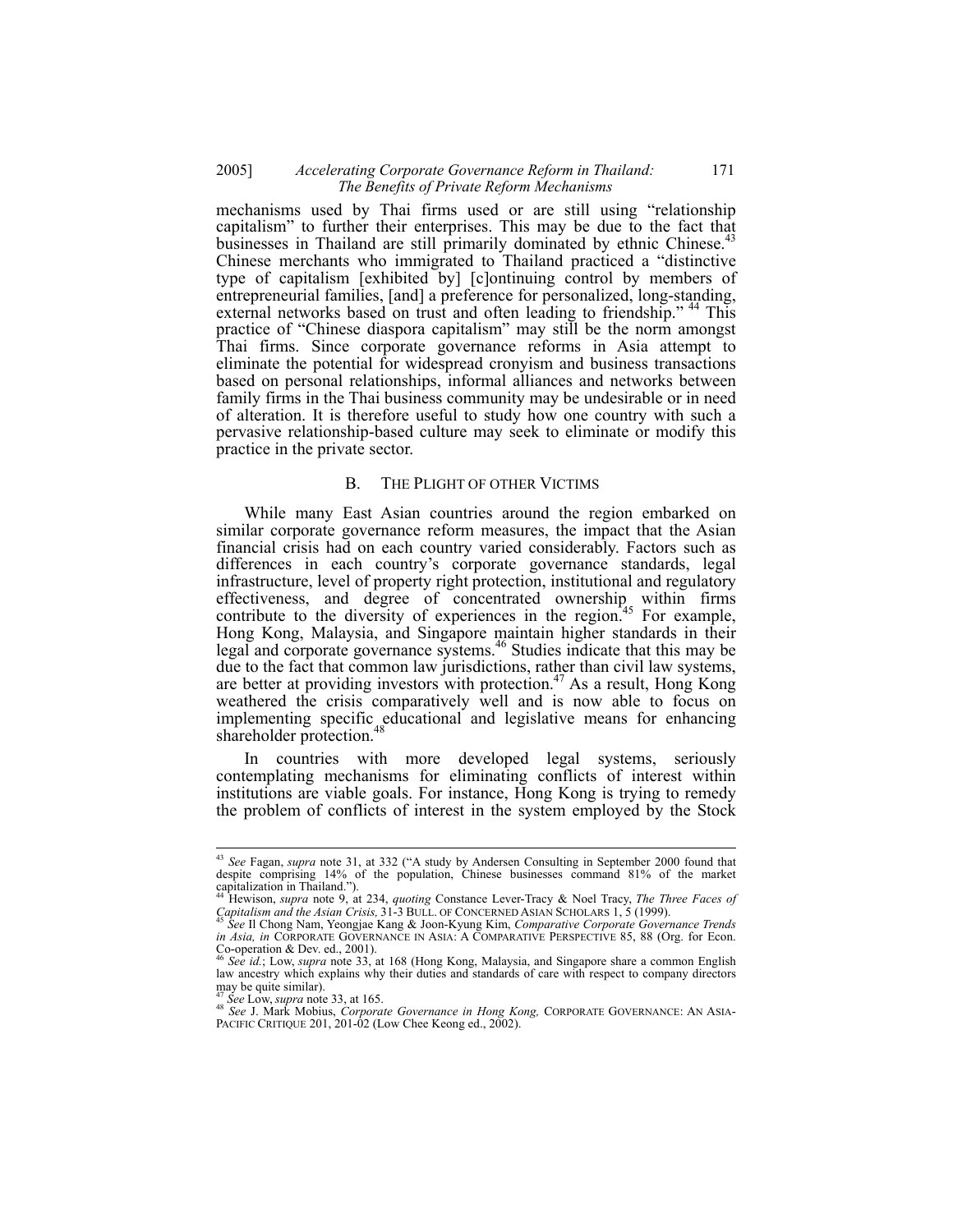Exchange of Hong Kong (SEHK). $49$  The problem stems from the fact that the SEHK is made up of brokers who collect transaction charges from all active trades made on the SEHK.<sup>50</sup> But like any other independent stock exchange such as the NYSE or NASDAQ, the SEHK also regulates the companies from which it is receiving steady revenues.<sup>51</sup> Conflicts of interest problems also exist in Thailand, but the likelihood of successfully remedying the problem appears to be quite bleak considering the lack of independence that the government has from the business sector. The current Prime Minster of Thailand, Thaksin Shinawatra, is the wealthiest man in Thailand and the head of the largest telecommunications conglomerate, Shin Corp, and has been labeled as possessing "manifestly pro-business tendencies."<sup>52</sup> Instead of promoting transparency and bolstering the regulatory power of institutions like the Thai Securities and Exchange Commission, the current administration seeks to endorse the deepening of the securities market by doubling the market capitalization of the Stock Exchange of Thailand over the next three years and by handing out tax incentives to prospective investors.<sup>53</sup>

At the other end of the casualty spectrum is Indonesia, which was one of the hardest hit countries of the Asian financial crisis.<sup>54</sup> Indonesia shares many of the same statistical figures as Thailand in regards to ownership and financial structures. First, the Jakarta Stock Exchange and the Stock Exchange of Thailand are relatively young establishments with only twenty-five years of institutional competence. In contrast, the SEHK has over one hundred years of institutional experience.<sup>55</sup> Second, both Indonesia and Thailand exhibit two of the most highly concentrated family control structures with the fifteen largest families controlling well over half of the corporate assets in one study.<sup>56</sup> As will be seen later, some scholars attribute highly concentrated ownership of large family firms as a possible reason for a country's lack of institutional development.<sup>57</sup> Third, in reviewing firm factors that increase incentives to expropriate, both Indonesian and Thai firms outscore their counterparts by exhibiting the highest concentration of cash-flow and control rights residing in the hands of their largest shareholders.58 Lastly, because Indonesia and Thailand have

<sup>&</sup>lt;sup>49</sup> See id. at 217.<br><sup>51</sup> See id.<br><sup>51</sup> See id.<br><sup>52</sup> See Fagan, supra note 31, at 327; Sean Hawkey, Free Speech in Thailand: WACC Scholar Takes on<br>Prime Minister and Media Giant in Freedom of Speech Case 257 (Aug. 2004),<br>Pr

scholar\_takes\_on\_prime\_minister\_and\_media\_giant\_in\_freedom\_of\_speech\_case.<br><sup>53</sup> See Hackley, supra note 52.<br>*54 See* Benny S. Tabalujan, *Why Indonesian Corporate Governance Failed – Conjectures Concerning Legal Culture*,

*Legal Culture, 15 COLUMBRAN LEGAL L. 141, 141, 141, 141, 141, 141, 141, 144, 144, 144, 144, 144, 144, 144, 144, 144, 144, 144, 144, 144, 144, 144, 144, 144, 144, 144, 144, 144, 144, 144, 144, 144, 144, 144, 144, 144, 144,* while the Jakarta Stock Exchange and the Stock Exchange of Thailand were established in 1977 and  $1975$ , respectively).

<sup>56</sup> *Id.* at 108 tbl.9 (indicating that the top fifteen families in Indonesia and Thailand control 61.7% and 53.3%, respectively, of the total value of listed corporate assets that families control).

<sup>53.3%,</sup> respectively, of the total value of listed corporate assets that families control).<br><sup>57</sup>*Id.* at 109.<br><sup>58</sup>*Id.* at 99 tbl.4 (in Indonesia and Thailand, respectively, 25.61% and 32.84% of the cash-flow rights lay in hands of the largest shareholders).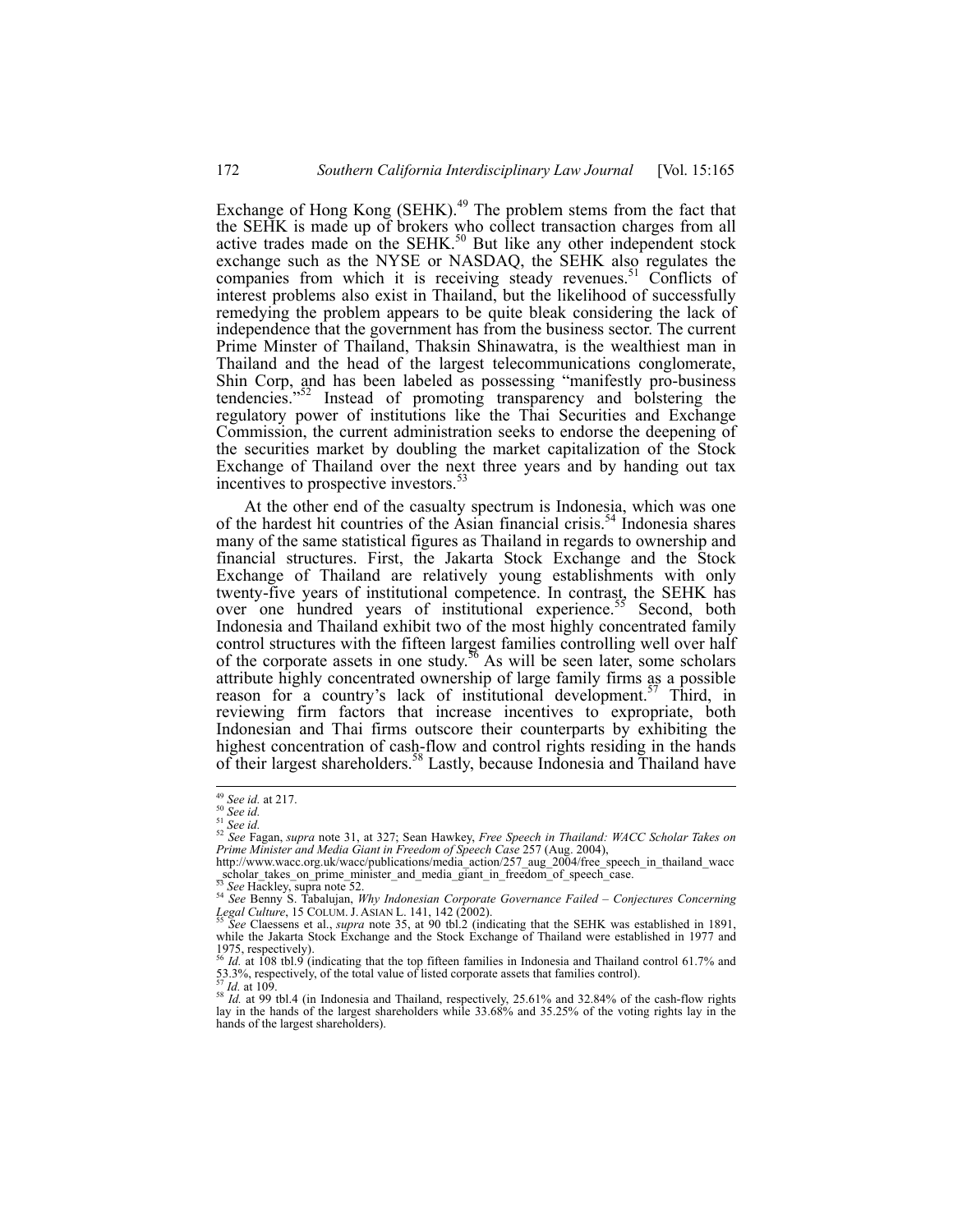## 2005] *Accelerating Corporate Governance Reform in Thailand:* 173  *The Benefits of Private Reform Mechanisms*

two of the largest proportions of family-held firms but the smallest proportion of widely held firms, the level of economic development in these countries may be falling behind that of other East Asian nations.<sup>59</sup> This finding resonates with the fact that the level of economic development tends to increase as the level of concentrated control in publicly traded companies decreases.<sup>60</sup> Although an Indonesian country study could have served this Note well in some respects, Indonesia would be a more cumbersome case study due to the recent political and social disruptions that were further amplified by the financial crisis.<sup>61</sup> After the resignation of President Suharto, who governed the country for over thirty years, Indonesia endured the passing of four presidents during the post-crisis period from 1998 to 2002.<sup>62</sup> Furthermore, Indonesia's "great diversity of traditions, population groups, and geography," as well as its hodgepodge of a legal system consisting of "Dutch colonial rule, *adat* laws, Islamic law/influences and national laws," adds to the complexity of its legal culture.<sup>63</sup>

## III. PUBLIC REFORM EFFORTS

## A. WHAT THE SCHOLARS SAY

Much of the literature on corporate governance reform in post-crisis Asia espouses the need for these countries to implement public sector reforms rather than squander their efforts at a comprehensive reform of current accounting standards and corporate laws. These scholars argue that institutional changes and public sector reforms are more necessary to effect change in crisis-hit countries. $64$  Rather than transplanting a Western corporate governance system such as the complex Sarbanes-Oxley laws, advocates urge these developing economies to focus on the root of the governance problem, namely, institutional deficiencies and ineffective legal enforcement.<sup>65</sup> For followers of this doctrine, legal transplantations of complex Western corporate governance systems to Asian countries are especially questionable because they tend to overlook the legal, political, and social cultures of the recipient country.<sup>66</sup> In addition, the corporate governance laws of exporting countries, such as the United States, are still

<sup>59</sup> *Id.* at 103-04 tbl.6 (indicating that at the 10% cutoff level of firm control, 68.6% of the Indonesian firms are family-owned and only 0.6% are widely held; whereas in Thailand, 56.5% of the firms are family-owned and 2.2% are widely held).<br><sup>60</sup> See id. at 104.

<sup>&</sup>lt;sup>61</sup> *See* Overholt, *supra* note 2, at 1024 (relating that the crisis mostly affected the average Thai person's income growth by a few years while the average Indonesian's experience was a "real risk to basic livelihood").<br> $^{62}$  See Tabalujan, *supra* note 54, at 142, 171 n. 1.

be rational, say is a second of  $\frac{63}{22}$  at 506-07.<br>
Wingsley, supra note 32, at 506-07.<br>
See Mitchell & Wee, supra note 8, at 5. In this note, "public reform" includes changes made in public<br>
laws as well as instituti

<sup>&</sup>lt;sup>65</sup> See id. at 5-6.<br><sup>66</sup> See Kingsley, *supra* note 32, at 497-98 ("Law reform cannot be a 'one-size-fits-all' approach; rather, a more indigenous and organic structure is required.").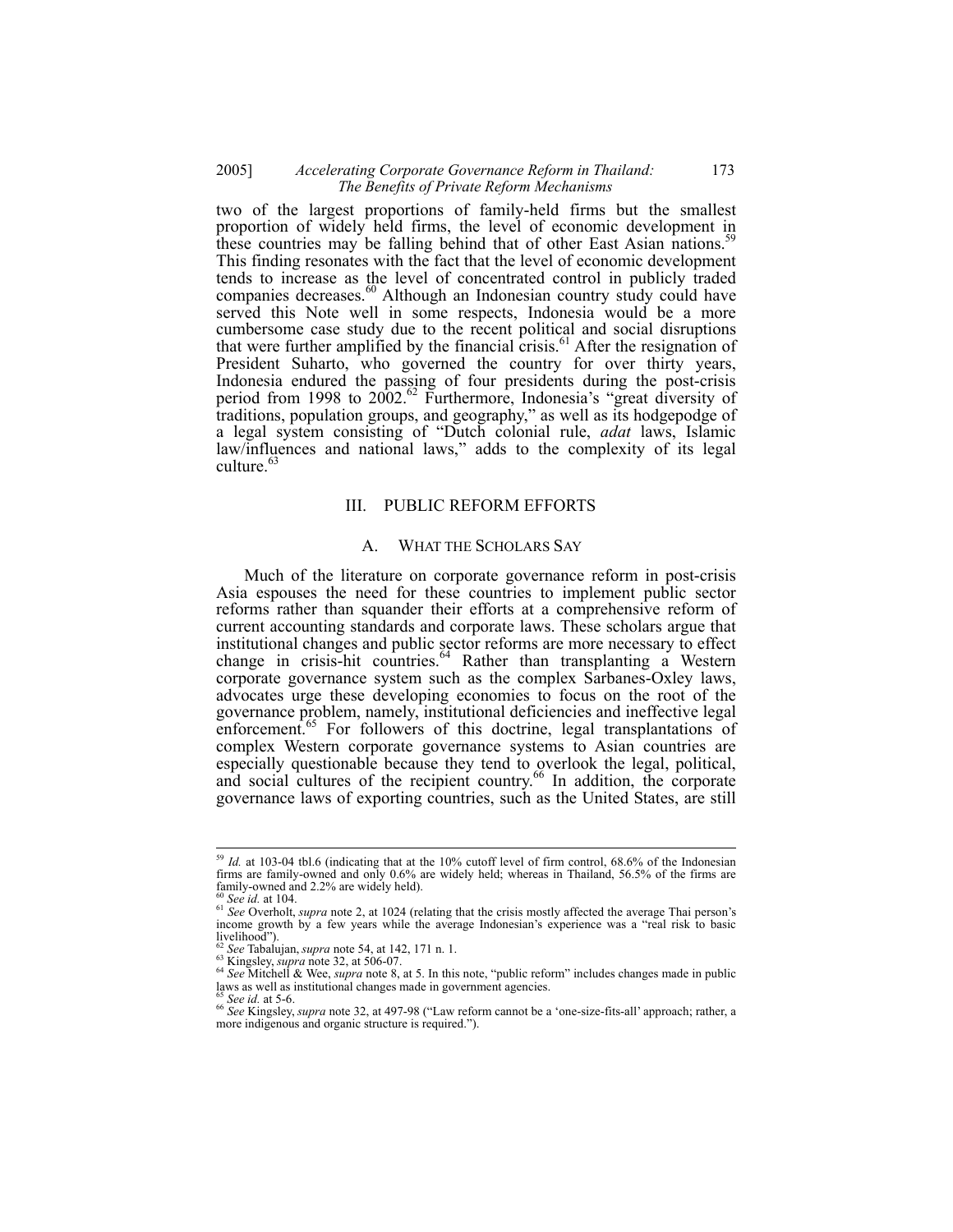developing and not yet fully established, causing such laws to be both "vague and ambiguous [in] nature."

On the other hand, legal transplants may serve a real purpose when a "perception of legitimacy" is necessary to assure outsiders that certain market economies are safe to invest in. $68$  In the past, legal transplants were oftentimes utilized when emerging countries, which lacked an effective legal framework, preferred "borrow[ing] legal structures from others rather than having to reinvent the wheel" themselves.<sup>69</sup> The debate on legal transplants will become more significant when this Note investigates whether structural changes within Thai corporations should adhere to certain Western dispersed ownership structures or retain their native largeblockholder trait.

#### B. WHAT THAILAND IS DOING

In the aftermath of the crisis, Thailand's financial sector promptly closed fifty-eight ailing finance companies.<sup>70</sup> The rest of the country, however, was more concerned with a complete overhaul of Thai political institutions and traditions.<sup>71</sup> The crisis fueled the passage of two of the most significant acts of Parliament — the Official Information Act B.E. 2540  $(A.D. 1997)$  and the New Constitution B.E. 2540  $(A.D. 1997).<sup>2</sup>$  The Official Information Act allows citizens greater access to government documents and enables citizens to evaluate whether the government is effectively managing state affairs.<sup>73</sup> As with most newly enacted Thai laws, it will be some time before this act is implemented into the everyday practice of government officials and ministries.<sup>74</sup> On a more sweeping scale, the New Constitution heralds in a new era of greater transparency through the establishment of special courts and independent regulatory bodies.<sup>75</sup> Through the recently instituted Constitutional and Administrative Courts, citizens may enforce their rights in courts for wrongs committed by government officials and corporations.<sup>76</sup> In addition, the New Constitution enhanced the role of the prior Counter Corruption Commission by creating an independent organization called the National Counter Corruption Commission.<sup>77</sup> The most significant changes come in the form of wider jurisdictional powers, impeachment powers, and investigative capabilities

 $67$  *Id.* at 515.

<sup>&</sup>lt;sup>68</sup> *Id.* at 516 (presenting another academic's view that legal transplants "provid[e] technical and political guarantees of strong institutional development that is necessary for foreign donors").

<sup>&</sup>lt;sup>86</sup> *Id.* at 515.<br><sup>70</sup> See Overholt, *supra* note 2, at 1016.<br><sup>71</sup> See *id.* at 1014-15 (noting that after the financial crisis, "economic issues were relegated a lower priority than political reform").

<sup>&</sup>lt;sup>72</sup> See DEUNDEN NIKOMBORIRAK, THAILAND DEVELOPMENT RESEARCH INSTITUTE, THE CRISIS AND THE STRUGGLE FOR BETTER GOVERNANCE IN THAILAND 6 (1999).

<sup>&</sup>lt;sup>73</sup> See id.<br><sup>74</sup> *Id.* at 7 ("Most state bureaus have not proceeded with the required declassification of certain official  $^{14}$  *Id.* at 7 ("Most state bureaus have not proceeded accuments too easily."). documents. Officials are also reluctant to deliver the requested documents too easily."). 75 *See id.* at 8-9. 76 *See id.* at 9-10. 77 *See id.* at 8-9.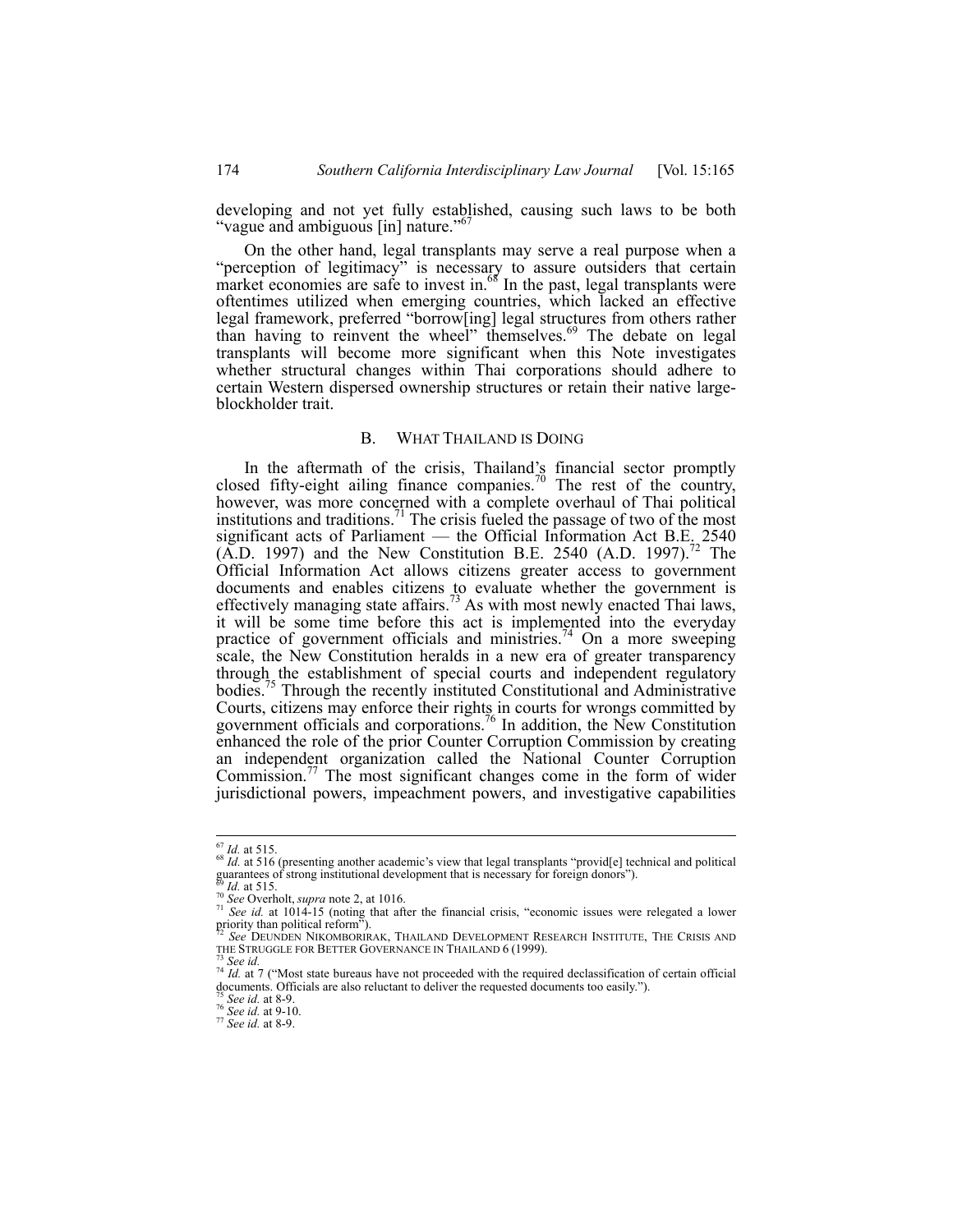#### 2005] *Accelerating Corporate Governance Reform in Thailand:* 175  *The Benefits of Private Reform Mechanisms*

of state officials prior to the establishment of a guilty verdict.<sup>78</sup> Sanctioning such rights for citizens and enhancing the role of independent institutions are key components for governance reform because it demonstrates the government's commitment to enhancing transparency and accountability.

## 1. *Thailand's Model Institution: The Securities and Exchange Commission*

Among the various public reform initiatives that Thailand embarked upon, the Thai Securities and Exchange Commission (SEC) took the most active role in confronting corporate wrongdoing and is generally touted as Thailand's "model independent institution."<sup>80</sup> Despite receiving this accolade, the SEC is not without its problems. One scholar, John Fagan, surveyed top Thai officials, scholars, and corporate officers about the current securities environment and published his findings in a comprehensive article on the trials and tribulations of the securities legal framework. The article exposed a number of limitations in the SEC's institutional and enforcement powers. In regards to its institutional structure, the Stock Exchange of Thailand (SET) and the SEC share jurisdictional responsibility over the regulation of securities, which creates the problem of jurisdictional confusion.<sup>81</sup> Despite the fact that the SEC is designated as the principal regulator of the primary market and for issuing companies, the SET, in addition to its duties as the regulator of the secondary market, continues to administer full regulatory control over companies registered prior to the establishment of the SEC.<sup>82</sup> Without a single centralized regulator, it is inevitable that enforcement and investigative actions will remain unsynchronized and inefficient.<sup>83</sup> The SEC is also less independent than it appears to be since the government's Minister of Finance sits as Chairman of the  $SEC.$ <sup>84</sup> The fact that the SEC appoints five of the ten board members of the SET exemplifies the SET's lack of independence.<sup>85</sup> Also, all SEC proposed legislation must be approved by the Ministry of Finance and Parliament.<sup>86</sup> Aside from being too closely related to one another, both the SET's and SEC's institutional

<sup>78</sup> <sup>78</sup> *See* Nat'l Counter Corruption Comm'n, *Duties and Responsibilities of NCCC*, http://www.nccc.thaigov.net/nccc/en/duty.php. The National Counter Corruption Commission (NCCC) investigated Prime Minister Thaksin Shinawatra's accounts and found that he concealed assets under the names of his maid, driver, and security guard, but the Constitutional Court later overturned the NCCC's decision in an 8-7 ruling. *Beware of the Watchdog*, ECONOMIST, Aug. 17, 2002, LEXIS, News

Library. <sup>79</sup> *See* Michael RJ Vatikiotis, *The Struggle for Reform South-East Asia, in* ASIA PACIFIC GOVERNANCE: FROM CRISIS TO REFORM 31, 32 (Charles Sampford et al. eds., 2002). In the past, Southeast Asian nations focused on development and economic growth rather than the individual rights of a citizen. *See id.* at 32. Therefore, Thailand's efforts at refocusing its governance values may indicate a shift in its political beliefs. See id. at 32, 34, 41.

<sup>&</sup>lt;sup>80</sup> NIKOMBORIRAK, *supra* note 72, at 22.<br><sup>81</sup> See Fagan, *supra* note 31, at 326.<br><sup>82</sup> See id. Between 1974 and 1992, companies that listed with the SET were also regulated by the SET. as there was no SEC at the time. Unless these companies have issued new shares after 1992, they will still be regulated by the SET. *See id.* <sup>83</sup> *See id.* 85 *See id.* 85 *See id.* 85 *See id.* 86 *See id.*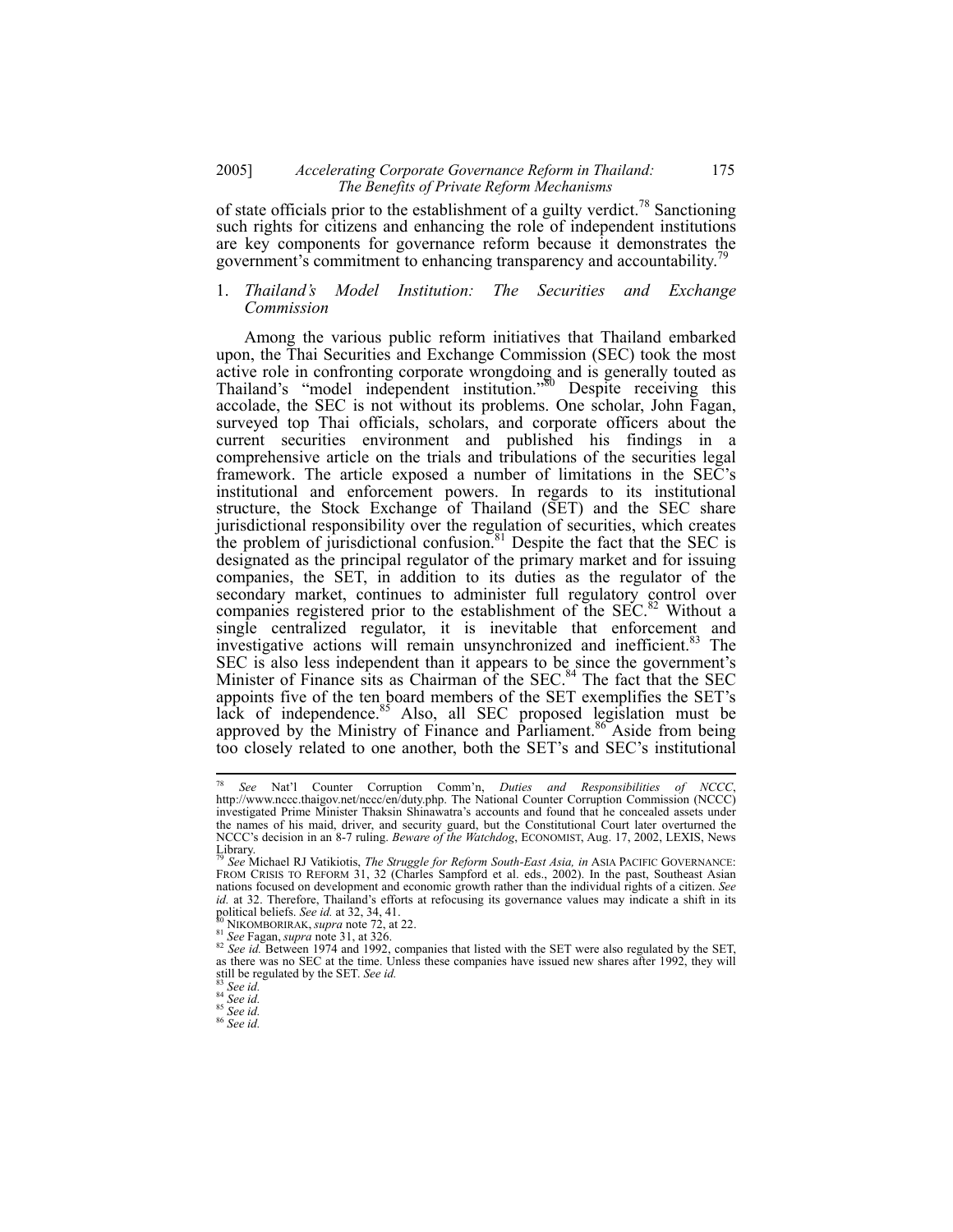structures are fraught with political undertones. This intertwined setup creates two legal institutions that are susceptible to partisan pressures.

The current legal framework for regulating securities also has enforcement-related problems because the primary mode of enforcement is through the criminal system. $87$  This means police officers and public prosecutors lead criminal prosecutions of securities violations after the SEC brings a claim against the alleged violator.<sup>88</sup> Police officers and prosecutors, however, do not have the knowledge or the resources to understand how securities laws work.<sup>89</sup> Furthermore, the standard of proof is too high for criminal convictions in that there must be proof beyond a reasonable doubt for all elements, including scienter.<sup>90</sup> This is in contrast to the United States securities regulatory system where civil remedies are more common and standards of proof range from a presumption of reliance, if the investor can prove that she bought the injurious security without knowledge of a material misstatement or omission, to various standards of recklessness on the defendant's part.<sup>91</sup> For cases that make it to trial, the likelihood of a successful prosecution against the defendant is very low since Thailand's civil-law judges are prohibited from basing their rulings on past decisions or developing case law by considering outside factors to a case.<sup>92</sup> The SEC has initiated securities cases against alleged embezzlers, share price manipulators, fraudulent company executives, insider traders, unregistered companies and the like, but to no avail.<sup>93</sup> Cases that do reach the Supreme Court are ultimately dismissed because of the insufficient amount of evidence available to establish proof beyond a reasonable doubt, the high level of scienter referred to earlier.<sup>94</sup> Even when the SEC insists that there is sufficient evidence to prove that the defendants engaged in misdealing or securities fraud, public prosecutors, either because of a lack of experience or a lack of incentive to prosecute, eventually drop the cases.<sup>95</sup> In 2002, for example, the SEC brought a claim against seven executives of the Brinton Group who allegedly engaged in

 $^{87}_{88}$  See id. at 327.<br> $^{88}_{88}$  See id. at 327-28.

<sup>&</sup>lt;sup>87</sup> *See id.* at 327.<br><sup>88</sup> *See id.* at 327-28.<br><sup>89</sup> *Id.* One regulator recalls that, "First we have to explain to them [the police and prosecutors] what a stock is." *Id.* at 328.<br><sup>90</sup> *Id.* at 328, 353 nn.91, 97 & 103. Both SET and SEC regulators comment that, "barring confession by

one of the parties, hard evidence is difficult to come by in securities fraud, insider trading and market manipulation cases."  $Id$ . at 328.

THOMAS LEE HAZEN, THE LAW OF SECURITIES REGULATION, §§ 7.3[2], 7.3[4], 12.4[2], 12.8[3], 12.8[4] (4th ed. 2002). Under the United States' 1933 Securities Act, the standard of proof for §11(b) liability uses a presumption of reliance where the purchaser only needs to show that she (1) bought the security, and (2) there was a material misstatement or omission in the registration statement. Under Rule 10b-5 of the U.S. Federal Securities laws, scienter for 10b-5 liability is established by a showing of recklessness, despite language that plaintiff must prove "fraud or deceit." *See id.* at §§ 12.4[2], 12.8[3]. This recklessness standard varies among lower courts, from a "barely reckless" standard to a "highly reckless" standard. See id. at  $\S 12.8[3]$ .

reckless" standard. *See id.* at § 12.8[3].<br><sup>92</sup> See Fagan, *supra* note 31, at 328.<br><sup>93</sup> See SEC. AND EXCH. COMM'N, THAIL., *Chapter 4: Legal Action on Offenders and Violators,* FIRST<br>DECADE OF THE THAI SEC AND CAPITAL MA http://www.sec.or.th/en/infocenter/pub/other/decade4\_e.pdf (last visited Mar. 24, 2005) (chronicles the investigative actions undertaken by the SEC during the past decade).<br><sup>94</sup> *Id.* at 144. The Court ruled that "the lack of proof that the accused had colluded in the buying and <sup>94</sup> *Id.* at 144. The Court ruled that "the l

selling of shares" resulted in the prosecutors dropping two cases against corporations. *Id.* <sup>95</sup> *See* Fagan, *supra* note 31, at 351.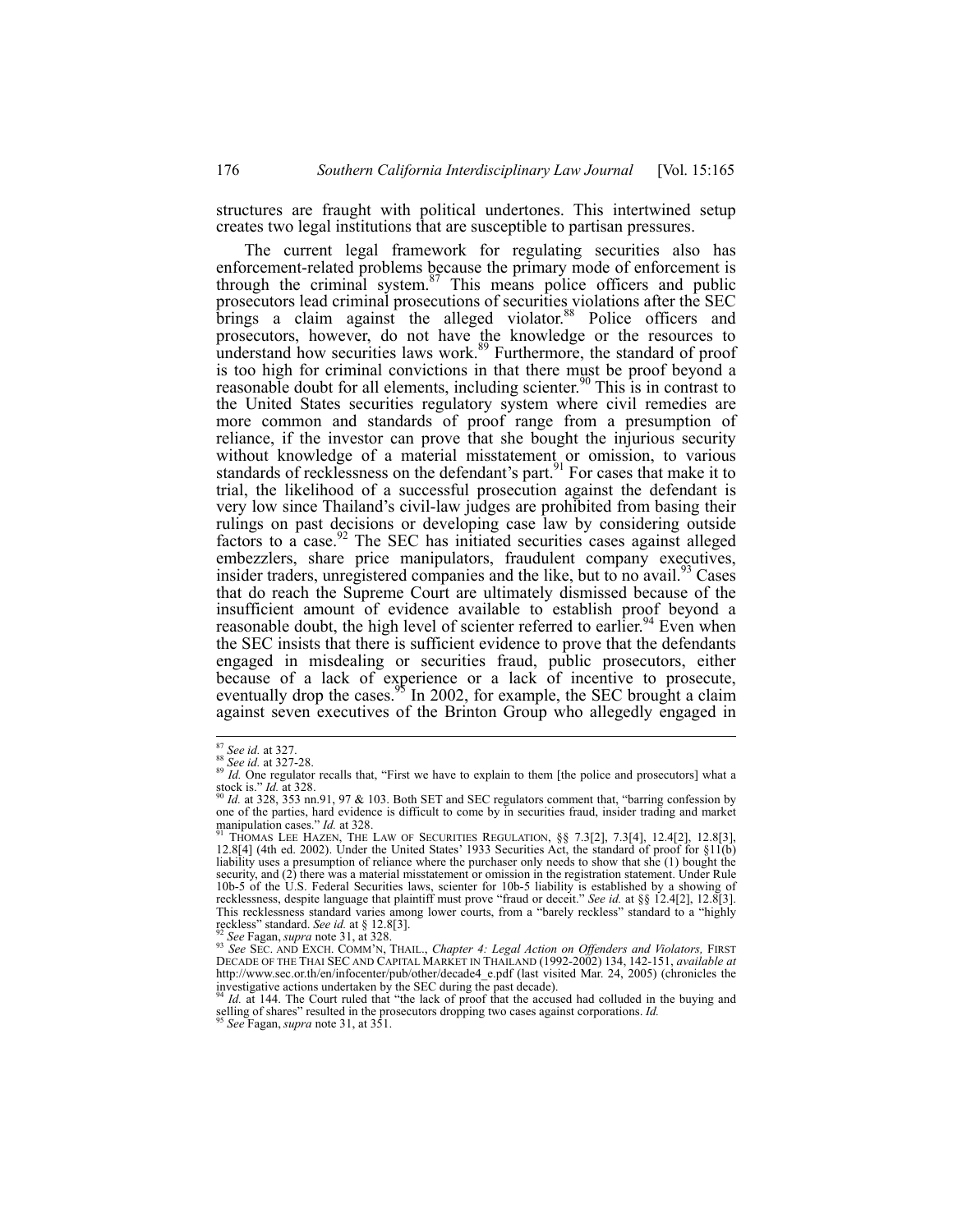## 2005] *Accelerating Corporate Governance Reform in Thailand:* 177  *The Benefits of Private Reform Mechanisms*

boiler room operations that were headquartered in Thailand.<sup>96</sup> The Brinton executives defrauded unknowing Australian and New Zealander investors by selling worthless shares of overseas companies at inflated prices.<sup>97</sup> SEC officials and prosecutors found evidence contrary to the Brinton Group's publicized image of being a capable brokerage house and investment advisory service.<sup>98</sup> The evidence showed that the employees of the Brinton Group were neither qualified to sell securities nor to give investment advice to prospective clients.<sup>99</sup> As public and international pressure mounted, the SEC urged public prosecutors to see the case through Thailand's onerous legal system.<sup>100</sup> Eventually, however, prosecutors dropped the case against these foreign executives.<sup>101</sup> Meanwhile, securities regulators were reprimanded by both the domestic and international public for their failure to effectively prosecute such a high-profile case.<sup>102</sup>

While the Thai criminal justice system serves as a significant barrier to successful prosecutions of grave securities violations, administrative sanctions, though more commonly enforced, may also be even more effectively administered. First, rather than requiring companies to implement compulsory corporate governance mechanisms, the SEC only encourages voluntary adoption of such mechanisms.<sup>103</sup> By using a "largely voluntary approach," Thailand cannot expect to remedy long-standing incentive issues nor will it cure the problem of having an uneven standardization of corporate governance instruments among publicly listed companies.104 Prior to the time of this writing, several scholars urged the SEC to require companies to comply with certain regulations and to fine violators an amount significant enough to deter them from future violations.<sup>105</sup> In recent times, the SEC issued regulations requiring companies to disclose

annual reports which should include information on their compliance with the [SET's] 15 C[orporate] G[overnance] principles, the company definition of independent directors, a list of directors (specifying who are independent), the frequency of board meetings per year, the board meeting attendance record of individual directors, remuneration for individual directors, and the non-audit fee.<sup>106</sup>

 $^{96}$  See id.

<sup>&</sup>lt;sup>97</sup> See SEC. AND EXCH. COMM'N, THAIL., *supra* note 93, at 148-49.<br><sup>98</sup> See id. at 148.<br><sup>99</sup> See id. at 148-49.<br><sup>100</sup> See Fagan, *supra* note 31, at 351.<br><sup>101</sup> See *id.*<br><sup>101</sup> See Limpaphayom, *supra* note 11, at 275-76. where "[g]ood actors are not rewarded and bad actors are not sanctioned").<br>
<sup>105</sup> *See id.* at 329; Limpaphayom, *supra* note 11, at 275-76; Mobius, *supra* note 48, at 211-12 (noting <sup>105</sup> *See id.* at 329; Limpaphayom,

that in Hong Kong, administrative punishments for securities violations are so minimal and often equivalent to mere operating costs that violators can easily pay off).<br><sup>106</sup> *SEC Encourages All Listed Companies to Strengthen Corporate Governance Practice*, THAI PRESS

REP., Jan. 14, 2005, *available at* http://www.lexis.com.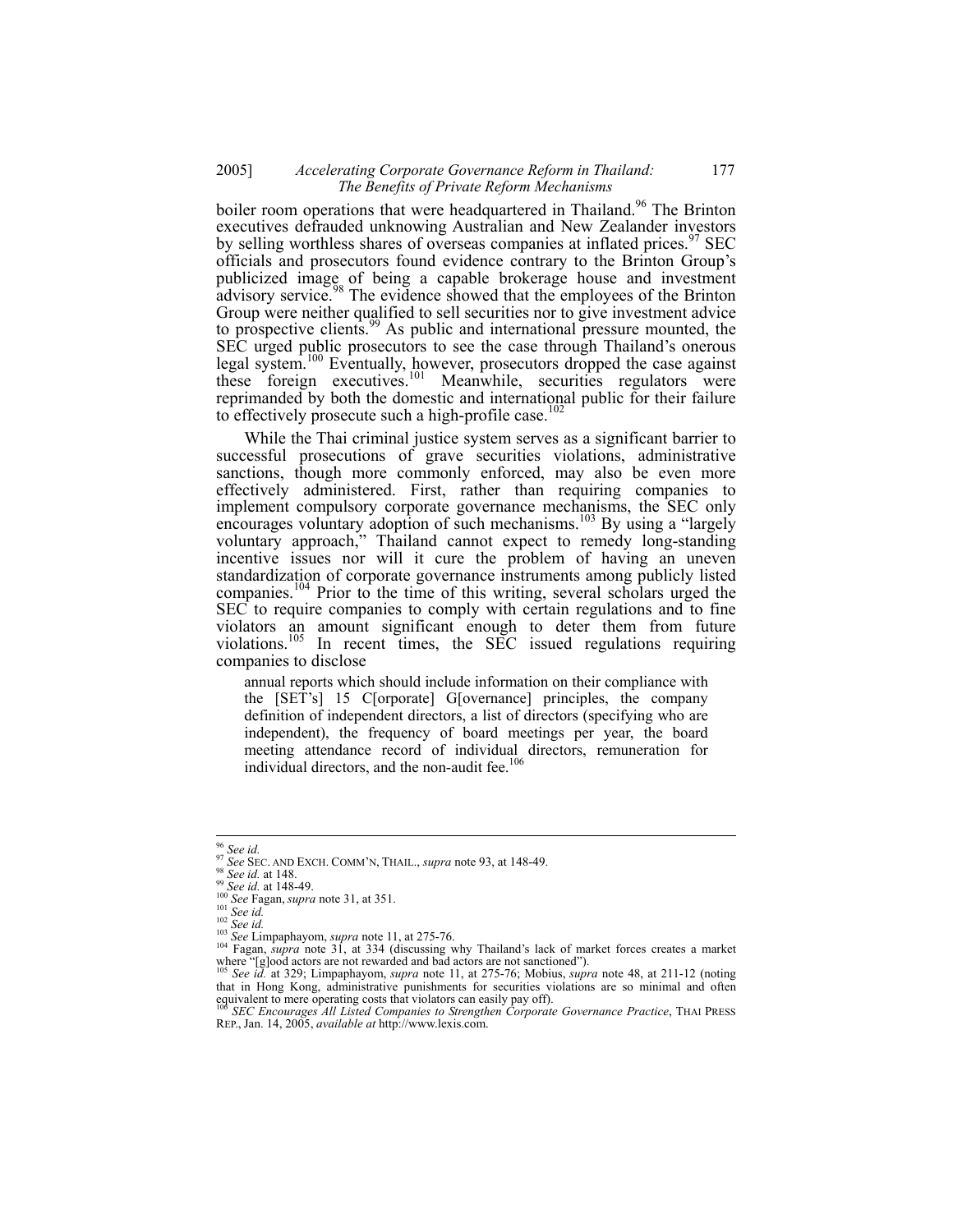Furthermore, the SEC now imposes disciplinary penalties on directors for failing to comply with SEC rules and regulations and also publicly reprimands such directors, thereby tarnishing their business reputations.<sup>107</sup> Other specific reforms include encouraging whistleblowers to cooperate with law enforcement officials and SEC regulators, and implementing a registration system to monitor publicly listed company directors and management.<sup>108</sup> These changes clearly illustrate the SEC's continued efforts at becoming a stronger institution, but perhaps the problems are not "imperfect laws and sub-optimal enforcement."<sup>109</sup> Some observers argue that the public simply lacks faith in the judicial system. Fagan reveals that there is a "traditional reluctance in Thailand to prosecute elite members of society, such as business or political leaders, for any crimes whatsoever, let alone a crime so difficult to prove as securities fraud."110 If that is the general sentiment of Thai investors and the public, then it is the Thai legal culture that needs to change and not simply securities institutions and their regulations.

#### C. WHY CURRENT PUBLIC REFORM EFFORTS ARE WANTING

Public reform measures are slow mechanisms for change because such reforms ultimately seek to alter legal and political cultures. Especially in the field of corporate governance, scholars are beginning to realize that "culture matters to legal development" and that reformers need to study a country's legal culture if they wish to alter a country's corporate governance framework.<sup>111</sup> As Jeremy Kingsley notes, legal culture encompasses the "ideas, values, and opinions people hold, with regard to law and the legal system."<sup>112</sup> Changing culture at any level, however, is like changing an entire society's way of life and altering their perspectives on current legal and societal structures. Altering existent legal cultures cannot be done by simply borrowing another country's legal standards. But with corporate governance, some advocate the use of legal transplantation where one country's "more effective" corporate governance framework is transplanted is without regard to the recipient country's cultural differences.<sup>113</sup> One scholar specializing in Asian Law comments on the drawbacks of using a simplified system of transplantation for Asian legal systems:

Law is a plant that grows out of the roots of the people, and it is an important way of educating people to change. If what is sought is a *ready-*

 $\overline{a}$ 

<sup>&</sup>lt;sup>107</sup> *See id.* In one case involving a misappropriation of loan money, the SEC imposed disciplinary penalties on sales executives, temporarily suspended one executive from his position, and publicly

remanded another executive. *See id.* 108 *See id.* 108 *See SEC. AND EXCH. COMM'N, THAIL., CAPITAL THAILAND: QUARTERLY NEWSLETTER (Jan. 2005), available at http://www.sec.or.th/th/infocenter/pub/other/ct/no0348.html.* 

Top Fagan, *supra* note 31, at 331.<br><sup>110</sup> *Id.*<br><sup>111</sup> *Id.*<br><sup>111</sup> Tabalujan, *supra* note 54, at 171 (noting, after studying why Indonesian corporate governance failed, that the corporate governance debate cannot be viewed from a purely economic, legal, or financial viewpoint).

<sup>112</sup> Kingsley, *supra* note 32, at 517. 113 *See id.* at 515-16.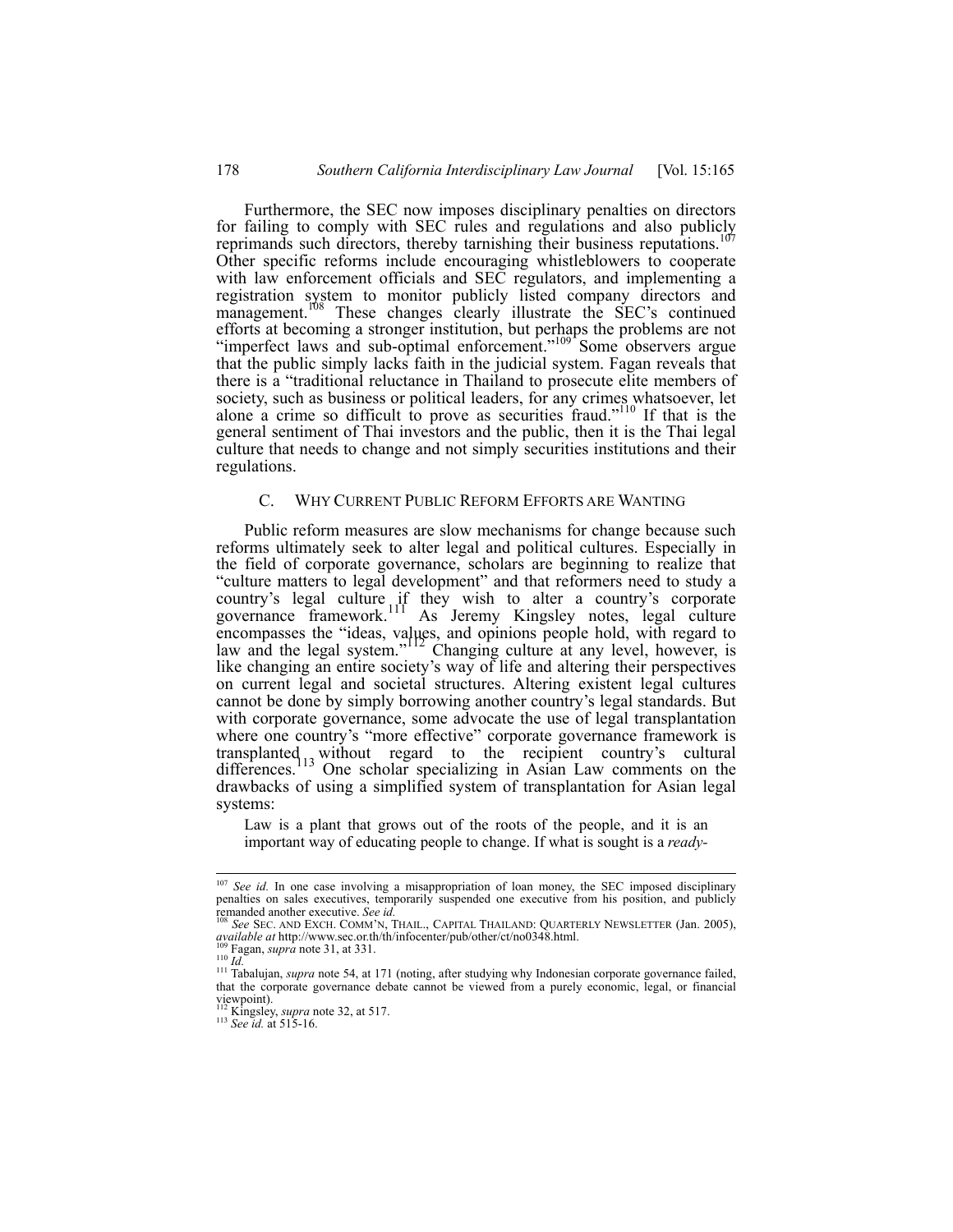## 2005] *Accelerating Corporate Governance Reform in Thailand:* 179  *The Benefits of Private Reform Mechanisms*

*made law*, it can be bought "of the peg" from any consultant. But all there is then is a law. People still do the same things they always did. *Nothing changes*. That is the lesson of Asian history.<sup>114</sup>

One of the main problems in East Asian countries is the lack of effective enforcement of laws. As the quote above explains, however many laws there are in place, and however many changes to the black-letter law and to institutions there are, the legal culture must change before we can begin to see fundamental improvements in the corporate governance of a society.<sup>115</sup> Given that political and institutional changes are already set in place in Thailand, the country should allow those mechanisms for change to run their course and begin investigating how private reform may further corporate governance reform.

## IV. PRIVATE REFORM PROPOSALS

#### A. CONTEXTUALIZING CORPORATE GOVERNANCE IN DEVELOPING **ECONOMIES**

Corporate governance deals with how owners are able to ensure that they receive the proper return on their investment.<sup>116</sup> "How do the suppliers of finance get managers to return some of the profits to them? How do they make sure that managers do not steal the capital they supply or invest it in bad projects?"<sup>117</sup> These are the basic corporate governance questions that economists and reformers ask. But in developing nations, corporate governance often relates to how outside or foreign investors may mitigate agency problems that arise from external financing of local business ventures.<sup>118</sup> In such countries, the two main corporate governance problems are: (1) individual or minority investors may not have the resources or incentives to ensure that managers are fulfilling their commitments which results in a free-rider problem where investors rely on other investors to investigate the matter; and (2) enforcement mechanisms may be too weak to punish those who are violating their commitments to the firm and to other investors.119 Remedying these two problems is a major concern for nations like Thailand since such ills result in greater transaction costs for firms and decreased economic growth.<sup>120</sup>

<sup>114</sup> Tabalujan, *supra* note 54, at 170 (emphasis added) (quoting Mary Hiscock, *Contemporary Law Modernism in Southeast Asia: A Personal Perspective, in* ASIAN LAW THROUGH AUSTRALIAN EYES 31, 46 (Veronica Taylor ed., 1997).<br><sup>115</sup> See id. at 168.

<sup>116</sup> Shleifer & Vishny, *supra* note 15, at 737 ("Corporate governance deals with the ways in which suppliers of finance to corporations assure themselves of getting a return on their investment.").

suppliers of finance to corporations assure thems<br>
<sup>117</sup> *Id.*<br>
<sup>118</sup> *See* Berglöf & Claessens, *supra* note 19, at 6.<br>
<sup>119</sup> *See id.* at 6-7.<br>
<sup>120</sup> *See id.*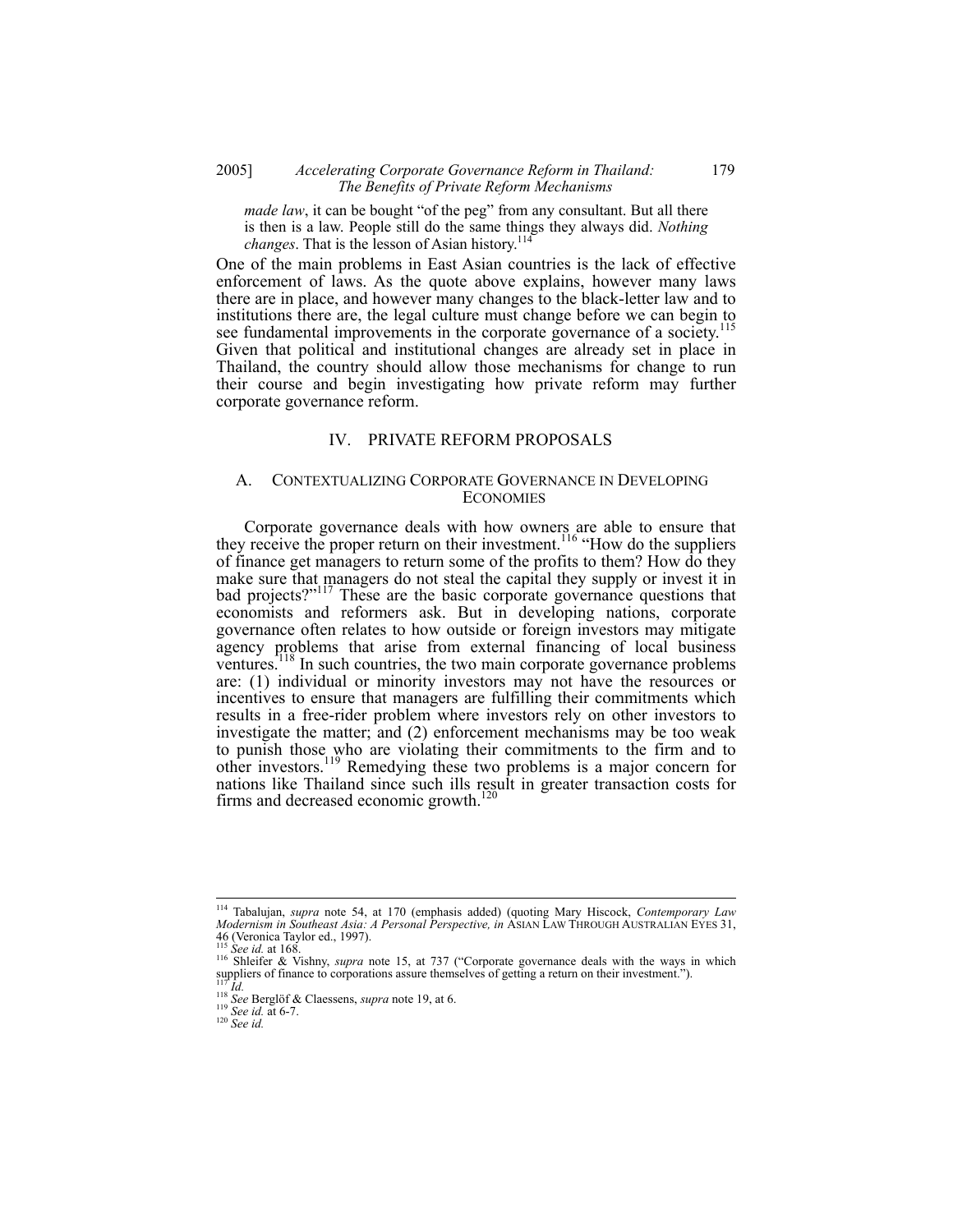#### B. HOW PRIVATE REFORM CAN HELP

In developing countries such as Thailand, where legal systems are not strictly abided by and laws are not effectively enforced, the government should encourage the private sector to accelerate reforms in corporate behavior through corporate ownership changes or structural transformations. By using a private reform method, the two corporate governance problems mentioned above may be remedied more quickly.<sup>121</sup> Erik Berglöf and Stijn Claessens, economists studying corporate governance mechanisms in transitioning and developing economies, note that when a country's enforcement environment is weak, "[p]rivate sector efforts  $\ldots$  can precede and serve as a basis for public laws.<sup> $122$ </sup> This means that necessary changes in the private sector may cause later changes in the legal system rather than having the government regulate private actors or having the private sector comply with previously enacted laws. In countries with weak enforcement mechanisms, Berglöf and Claessens argue that "[p]rivate initiatives can take place outside the legal system [in that they] can be unilateral, bilateral, and multilateral." $123$  Unilateral mechanisms occur when an individual firm finds it useful to improve its commitments to its shareholders.<sup>124</sup> An example is when a firm reforms its management and improves its corporate governance culture resulting in a higher stock value in the market.<sup>125</sup> Bilateral mechanisms occur when two firms engage in a venture that may enhance the reputation of one firm.<sup>126</sup> In such cases, the more reputable firm (Firm A) will not risk engaging in business with the other firm (Firm B) unless Firm A believes that Firm B will uphold its commitments.<sup>127</sup> Multilateral mechanisms are, for example, when multiple parties engage in agreements to establish codes of conduct..<sup>128</sup> Trade associations, self-regulatory organizations, and industry-specific organizations are examples of such multilateral enforcement mechanisms.<sup>129</sup> In Thailand, the Thai Institute of Directors, which serves as a center for directors of companies to exchange ideas and learn about good corporate governance, is the closest body to a multilateral enforcement mechanism.<sup>130</sup> This Note mainly focuses on unilateral mechanisms for

 $121$  See supra text accompanying note 119.

<sup>&</sup>lt;sup>122</sup> Berglöf & Claessens, *supra* note 19, at 41. The abstract to this paper notes that "bottom-up, privateled tools preceded and even shaped public laws" in developing countries. *Id.* at 1.<br><sup>123</sup> *Id.* at 15. Although the paper discusses private initiatives in the sense of private lawsuits and the like,

private reform changes may also be carried out through changes created by the private sector . For example, if private firms want to encourage investor confidence they may think it wise to implement

independent audit committees prior to it becoming a requirement for them to do so.<br><sup>124</sup> See id. at 17.<br><sup>125</sup> See id. The example given by the authors is when the large Russian oil company, Yukos, "unilaterally<br>reformed it market." *Id.*<br><sup>126</sup> *See id.* at 18.<br><sup>127</sup> *See id.* The example given by the authors is when Yukos and McKinsey Company, a reputable

consulting company, engaged in efforts to reform Yukos. *See* i*d.* The authors argue that McKinsey would not have agreed to serve as a consultant for Yukos unless it believed that Yukos could fulfill its commitments. See id.

<sup>&</sup>lt;sup>128</sup> *See id.* at 19.<br><sup>129</sup> *See id.* at 19.<br><sup>130</sup> *See id.* 130 *See* Thail. Inst. of Dirs., *About IOD*, http://www.thai-iod.com/eng/index.asp (last visited Mar. 24, 2005).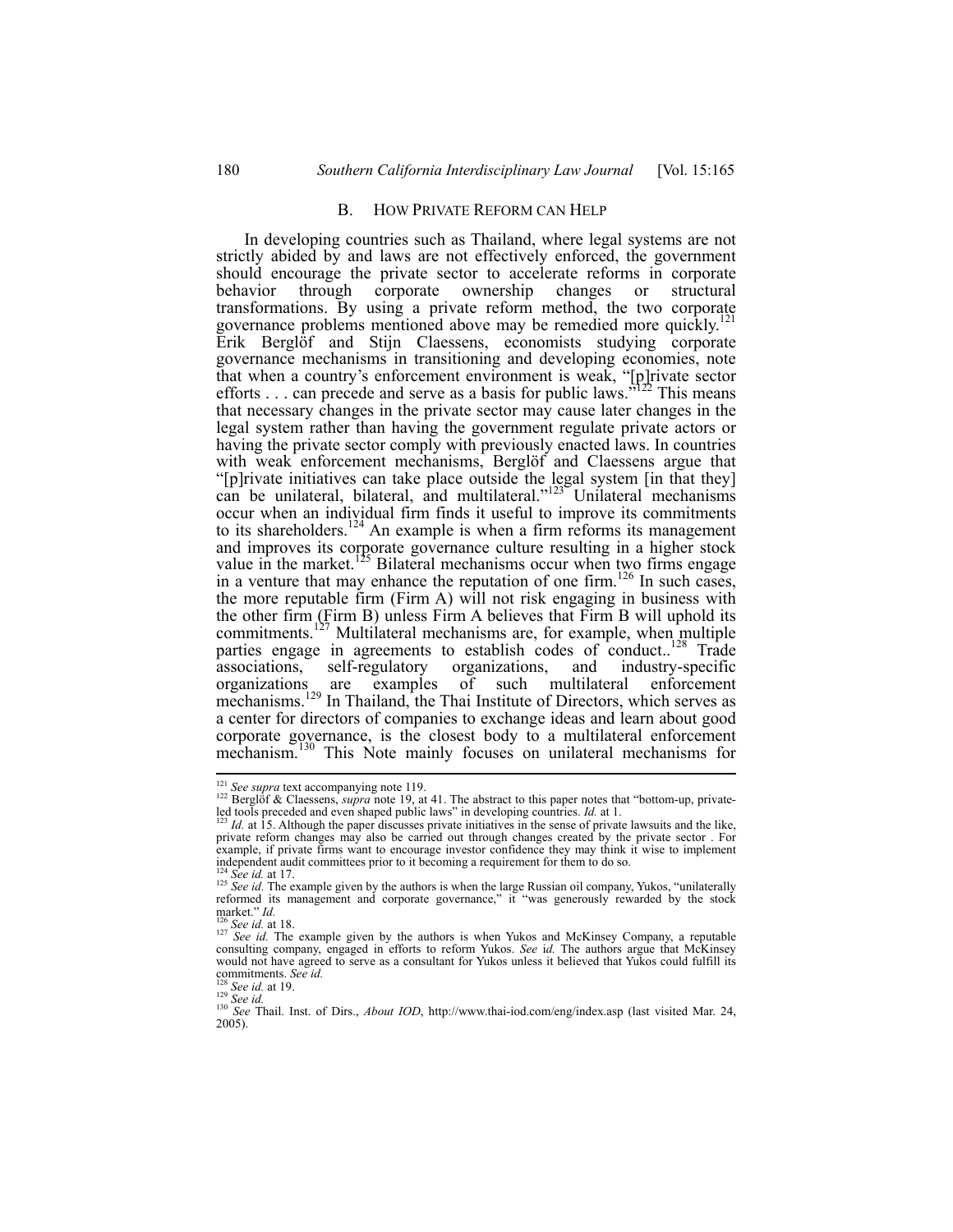## 2005] *Accelerating Corporate Governance Reform in Thailand:* 181  *The Benefits of Private Reform Mechanisms*

change, particularly firm-initiated changes in firm ownership structures. Some bilateral mechanisms for change will be presented, like when local Thai firms collaborate with foreign firms to increase ownership value. The conclusion will discuss multilateral mechanisms for change that have recently been established.

Returning to the main point, since private initiatives do not have to wait for the government or public enforcers to encourage change, they are generally more efficient than public sector reforms. Private players may find it important and in their own self-interest to make changes prior to it becoming the law. Particularly within the corporate governance debate for developing economies, policies for such countries should "focus [more] on promoting private mechanisms and empowering shareholders through information dissemination."<sup>131</sup> This will accomplish two things:  $(1)$ corporate governance improvements will happen more quickly through self-regulatory enforcement mechanisms within firms; and (2) investors, especially minority shareholders, will be able to evaluate firms using their own standards rather than risk having their investments be (mis)managed by majority or controlling shareholders.

#### C. UNDERSTANDING FIRM OWNERSHIP STRUCTURES

#### 1. *General Studies on Ownership Structures*

Improving corporate governance requires an understanding of firm ownership structures since corporate governance concerns owners who want to ensure that they receive returns on their investments.<sup>132</sup> In the past, scholars worldwide believed in the Berle and Means image of the corporation.<sup>133</sup> That image was of corporations typically being widely held and run by managers who had little regard for shareholders' interests.<sup>134</sup> In the past thirty years, however, scholars have questioned whether this is the typical makeup of corporations. The Berle and Means study was based on United States firms, but economists later discovered that even within the United States, there are a large number of publicly traded firms with majority shareholders.<sup>135</sup> Nowadays, moreover, United States firms often have management interests aligned with ownership interests, which dispels the notion that managers and owners are separate parties with disparate interests.<sup>136</sup> As scholars observed the changing corporate ownership landscape of rich countries like the United States, they also began investigating ownership structures in other nations, developed and developing, around the world. They discovered that, generally, the Berle and Means concept of a widely held corporation is not a common

<sup>&</sup>lt;sup>131</sup> Berglöf & Claessens, *supra* note 19, at 14.

<sup>&</sup>lt;sup>131</sup> Berglöf & Claessens, *supra* note 19, at 14.<br><sup>132</sup> See Shleifer & Vishny, *supra* note 15, at 737.<br><sup>133</sup> See La Porta et al., *supra* note 19, at 471 (noting that the Berle and Means image of the corporation was det PROPERTY (MacMillan ed., 1932)). 134 *See id.* <sup>135</sup> *See id.* at 471-72. 136 *See id.* at 472.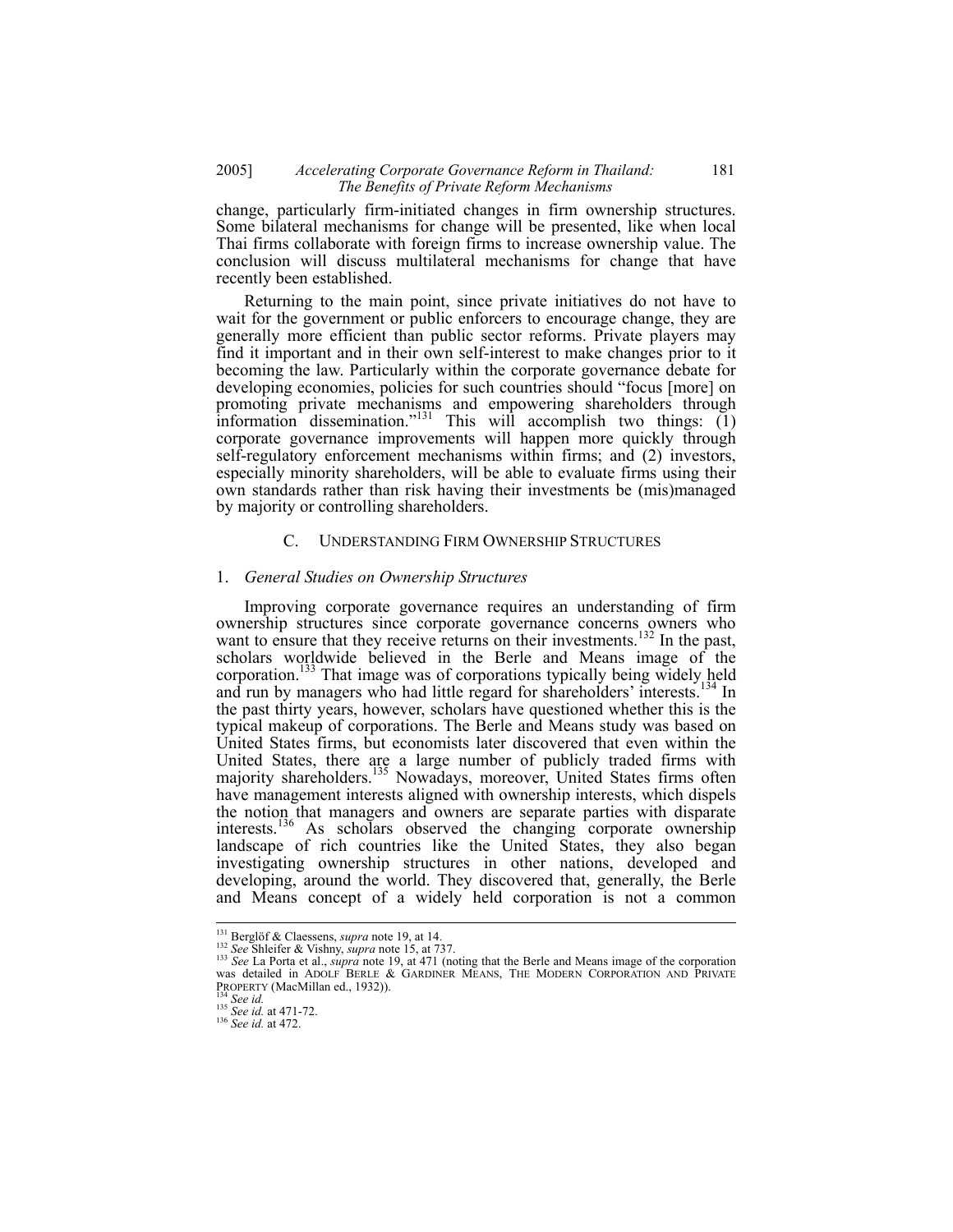ownership feature of firms, especially for firms residing outside the United States.<sup>137</sup> Although widely held firms are more common in the richest common law countries, most countries with poor shareholder protection exhibit firms with controlling shareholders as owners, even in the largest firms where dispersed ownership would be expected.138 La Porta *et al.*'s study is the first to illuminate that corporate governance studies should recognize that widely held firms are not the dominant form of ownership and that corporate governance reform should not be based on the fiction that firms are widely held.139 Although La Porta *et al.*'s study includes minimal research on Thailand, concentrated ownership within even the largest firms is generally true of many East Asian countries with weak minority shareholder protection laws.<sup>140</sup>

Just one year after La Porta *et al.* published their findings on the corporate ownership composition of the largest publicly traded firms in the twenty-seven richest countries, Stijin Claessens, Simeon Djankov, and Larry Lang undertook a similar study by focusing instead on publicly traded companies within nine East Asian nations (Hong Kong, Indonesia, Japan, Malaysia, the Philippines, Singapore, South Korea, Taiwan, and Thailand).<sup>141</sup> Claessens *et al.* confirmed that more than half of the East Asian corporations in the study are family-controlled firms.<sup>142</sup> When family control is not significant, state control becomes prominent in five of the nine countries, including Thailand.<sup>143</sup> Cross-country differences do exist though. For example, the highest concentration of ownership and control exists in Thailand and the Philippines.<sup>144</sup> An interesting finding is that the separation of ownership and control within firms is most evident in familycontrolled and smaller firms.<sup>145</sup> This means that such firms display some sort of "wedge" between owners (those who receive "cash-flow rights") and those who control the firm (those who receive "control rights").<sup>146</sup> Amongst family-held firms, Claessens *et al.* find that older and smaller firms are more commonly controlled by families.<sup>147</sup> This finding challenges the long-held claim that a firm's ability to disperse ownership is simply a matter of time and thus a part of a firm's life cycle.<sup>148</sup> The study also indicates that as the level of economic development increases, the level of

 $137$  See id.

<sup>&</sup>lt;sup>138 *See id.* at 511 (concluding that even in the largest firms of countries with poor shareholder protection, controlling shareholders dominate over widely held firm structures).</sup>

*Id.* at 495-96 (arguing that "to understand corporate governance in most countries in the world, to appreciate what is essential about the countries where Berle and Means corporations are common, and consequently to see how corporate governance is *changing or can be changed*, it is important to

Encognize how much of an exception widely held corporations really are.").<br>
The change of the statement of an exception widely held corporations really are.").<br>
<sup>141</sup> See Claessens et al., *supra* note 19, at 82 (includin

of ownership and control or the highest concentration of ownership and control).<br>
<sup>145</sup> See id. at 82.<br>
<sup>147</sup> Id. at 82.<br>
<sup>148</sup> See id. at 101.<br>
<sup>147</sup> Id. at 82.<br>
<sup>148</sup> See id. at 105. As mentioned earlier, even in United

common than it was in the past. *See supra* text accompanying note 134.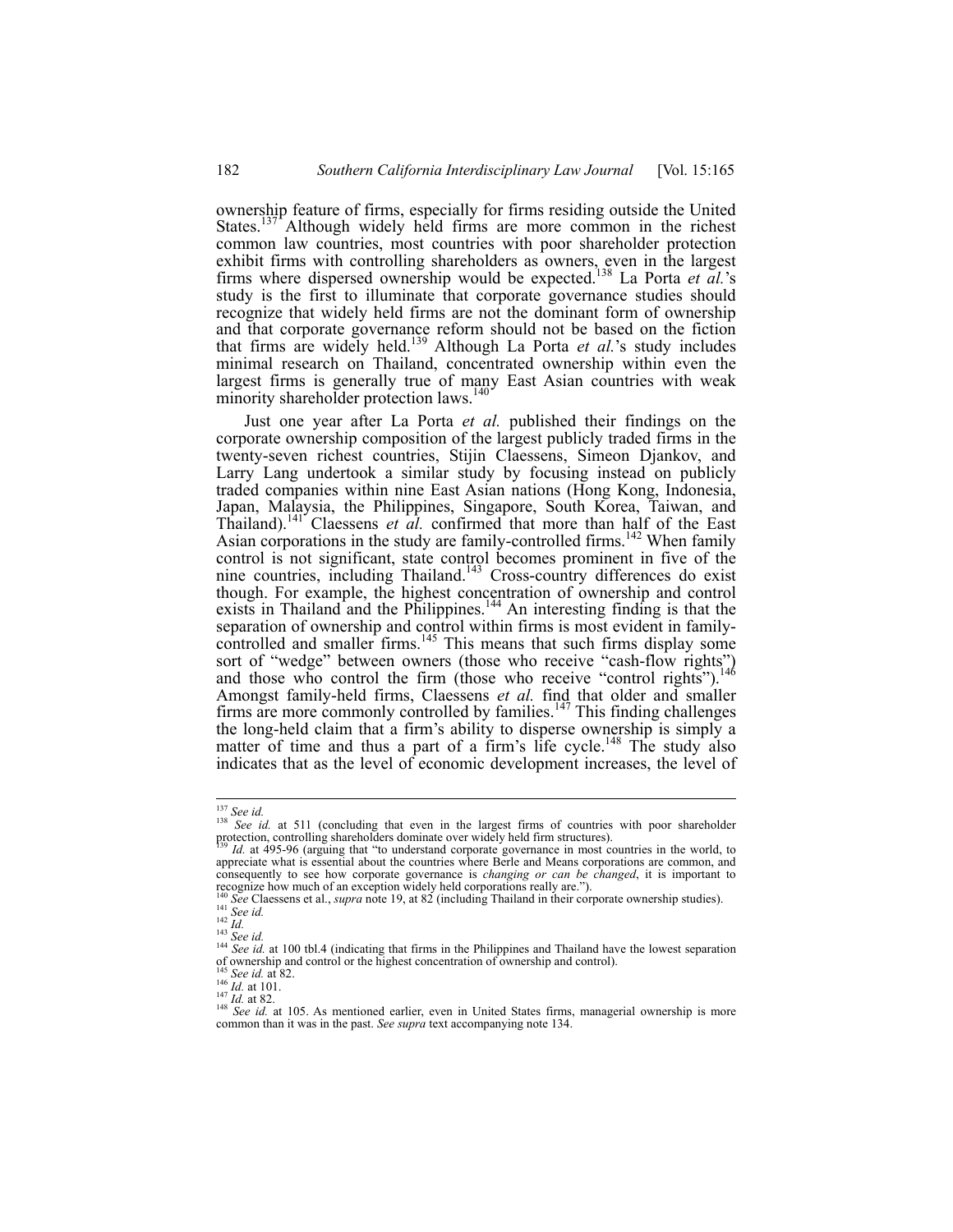## 2005] *Accelerating Corporate Governance Reform in Thailand:* 183  *The Benefits of Private Reform Mechanisms*

concentration between ownership and control decreases.<sup>149</sup> Such a finding may lead some scholars to conclude that dispersing ownership structures in developing East Asian firms may be the key to improving corporate governance and ultimately, corporate performance. Whether such a plan will be effective will be investigated further in this Note.

Claessens *et al.* conclude that East Asian firms are ultimately controlled by large shareholders, that ownership and management are to some extent separated, but that in most firms, management exhibits the most control.<sup>150</sup> How is ownership separate from management when management ends up possessing most of the voting rights within a firm? Many large controlling shareholders (those with the highest cash-flow rights) use various techniques to ensure that they are also able to hold the most voting rights in other firms or in subsidiary firms. Families may appoint individual family members to management positions of subsidiaries<sup>151</sup> or exercise control of other firms through pyramid structures, cross-holding patterns, or informal alliances with other family firms.<sup>152</sup> Viewed in relation to the other available evidence, the fact that management and control are not separate suggests that East Asian firms exhibit managerial ownership structures. This is because East Asian firms are generally controlled by single shareholders that are able to acquire the most voting rights within other firms, thereby allowing themselves an indirect method of control over other firms within the group. The following sections will show that Thailand has firms with owners that typically control the firm,<sup>153</sup> firms with owners that hold a large percentage of the economy's wealth,<sup>154</sup> and firms with a large controlling stakeholder.<sup>155</sup>

#### 2. *Ownership Structures of Publicly Traded Thai Firms*

In order to understand the ownership structures of the largest publicly traded Thai firms, Claessens *et al.* offer the findings set forth in Table 1. The top fifteen wealthiest families in Thailand own 53.3% of the total value of listed corporate assets in their study.<sup>156</sup> This is in contrast to Japan's top fifteen families owning a mere 2.8% and Indonesia's top fifteen families owning as much as  $61.7\%$  of the total value of listed corporate assets.<sup>157</sup> When viewing the percentage of GDP owned by the top fifteen families of

 $149$  See id.

<sup>&</sup>lt;sup>149</sup> *See id.*<br><sup>150</sup> *Id.* at 110.<br><sup>151</sup> *See id.* In general, "management of 60% of the firms that are not widely held is related to the family of the controlling shareholder." *Id.*<br><sup>152</sup> *See id.* at 93-94.<br><sup>153</sup> *See id.* at 99. "The separation of ownership and control is . . . lowest in the Philippines and

<sup>&</sup>lt;sup>153</sup> *See id.* at 22-7.<br>
Thailand." *Id.*<br>
Thailand." *Id.*<br>
<sup>154</sup> *See id.* at 108. The top fifteen wealthiest families in Thailand own 39.3% of the country's GDP. *See* 

*id.* at 108 tbl.9. 155 *See id.* at 103 tbl.6; Stijn Claessens, Simeon Djankov & Larry H.P. Lang, *Who Controls East Asian* 

*Corporations?* 32 tbl.4 (World Bank Pol'y Res., Working Paper No. 2054, Feb. 1999), *at* http://econ.worldbank.org/docs/345.pdf [hereinafter Claessens (1999)]. Both tables exhibit that Thai

firms that are ultimately owned by large controlling stakeholders account for at least 90% of the firms sampled.

<sup>156</sup> Claessens et al., *supra* note 19, at 108 tbl.9. 157 *See id.*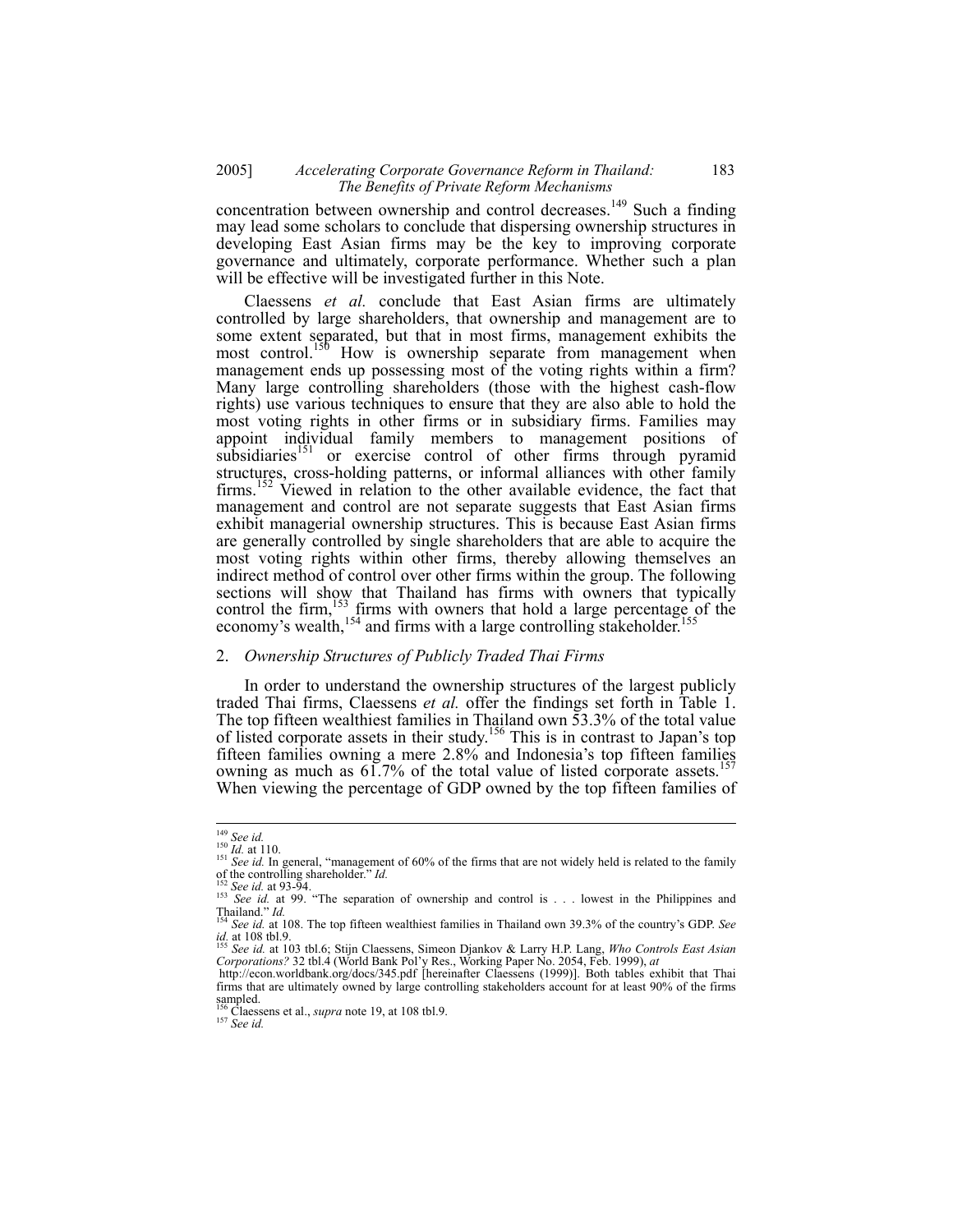these Asian nations, the top fifteen families in Thailand only own about 39% of GDP which indicates that Thailand's capital markets are not as developed as Hong Kong's, where the top fifteen families own a mammoth 84.2% of the country's GDP.<sup>158</sup> Additionally, wealth in the majority of these East Asian nations is highly concentrated within the hands of a small number of families.

| Country         | Average<br>number<br>of firms | % of total value of listed corporate assets<br>that families control (1996) | $%$ of<br><b>GDP</b><br>(1996)   |                    |                    |                    |
|-----------------|-------------------------------|-----------------------------------------------------------------------------|----------------------------------|--------------------|--------------------|--------------------|
|                 | per<br>family                 | Top 1<br>family                                                             | Top 5<br>familie<br>$\mathbf{s}$ | Top 10<br>families | Top 15<br>families | Top 15<br>families |
|                 |                               |                                                                             |                                  |                    |                    |                    |
| Hong Kong       | 2.36                          | 6.5                                                                         | 26.2                             | 32.1               | 34.4               | 84.2               |
| Indonesia       | 4.09                          | 16.6                                                                        | 40.7                             | 57.7               | 61.7               | 21.5               |
| Japan           | 1.04                          | 0.5                                                                         | 1.8                              | 2.4                | 2.8                | 2.1                |
| Korea           | 2.07                          | 11.4                                                                        | 29.7                             | 36.8               | 38.4               | 12.9               |
| Malaysia        | 1.97                          | 7.4                                                                         | 17.3                             | 24.8               | 28.3               | 76.2               |
| The Philippines | 2.68                          | 17.1                                                                        | 42.8                             | 52.5               | 55.1               | 46.7               |
| Singapore       | 1.26                          | 6.4                                                                         | 19.5                             | 26.6               | 29.9               | 48.3               |
| Taiwan          | 1.17                          | 4.0                                                                         | 14.5                             | 18.4               | 20.1               | 17.0               |
| Thailand        | 1.68                          | 9.4                                                                         | 32.2                             | 46.2               | 53.3               | 39.3               |

**Table 1: How Concentrated is Family Control?159**

Furthermore, as indicated by the 1998 Securities and Exchange of Thailand Companies Handbook and set forth in Table 2, of the 167 publicly traded companies in Thailand, over 90% are owned by an ultimate owner<sup>160</sup> with a large stake of control rights.<sup>161</sup> Within that category, 51.9% are owned by a family, 24.1% by the state, 6.3% by a widely held financial company like a bank or an insurance company, and  $9.5\%$  by a widely held corporation. Only a mere 8.2% of publicly traded Thai firms fall within the category of

<sup>&</sup>lt;sup>158</sup> See id. at 108-09. This is in comparison to Japan where the largest fifteen families control corporate Section at 150%. Thus is in comparison to Japan where the largest fifteen families control corporate<br>assets worth 2.1% of GDP and to the United States where the number is 2.9% of GDP. See id.<br><sup>159</sup> See id. at 108 tbl.9.<br><sup></sup>

than one significant owner." *Id.* at 8. Furthermore, Claessens (1999) discusses La Porta *et al.*'s finding that owners often extend their control over a firm

through the use of pyramiding and management appointments, as well as through frequent cross-ownership and the use (less frequently) of shares that have more votes. Another interesting pattern is [that] . . . control of East Asian corporations can be achieved with significantly less than an absolute majority share of the stock, as the probability of being a single controlling owner through holding only 20% (or more) of the stock is very high. *Id.* at

<sup>6. 161</sup> *See id.* at 8, 32 tbl.4. 162 *See id.* at 32 tbl.4.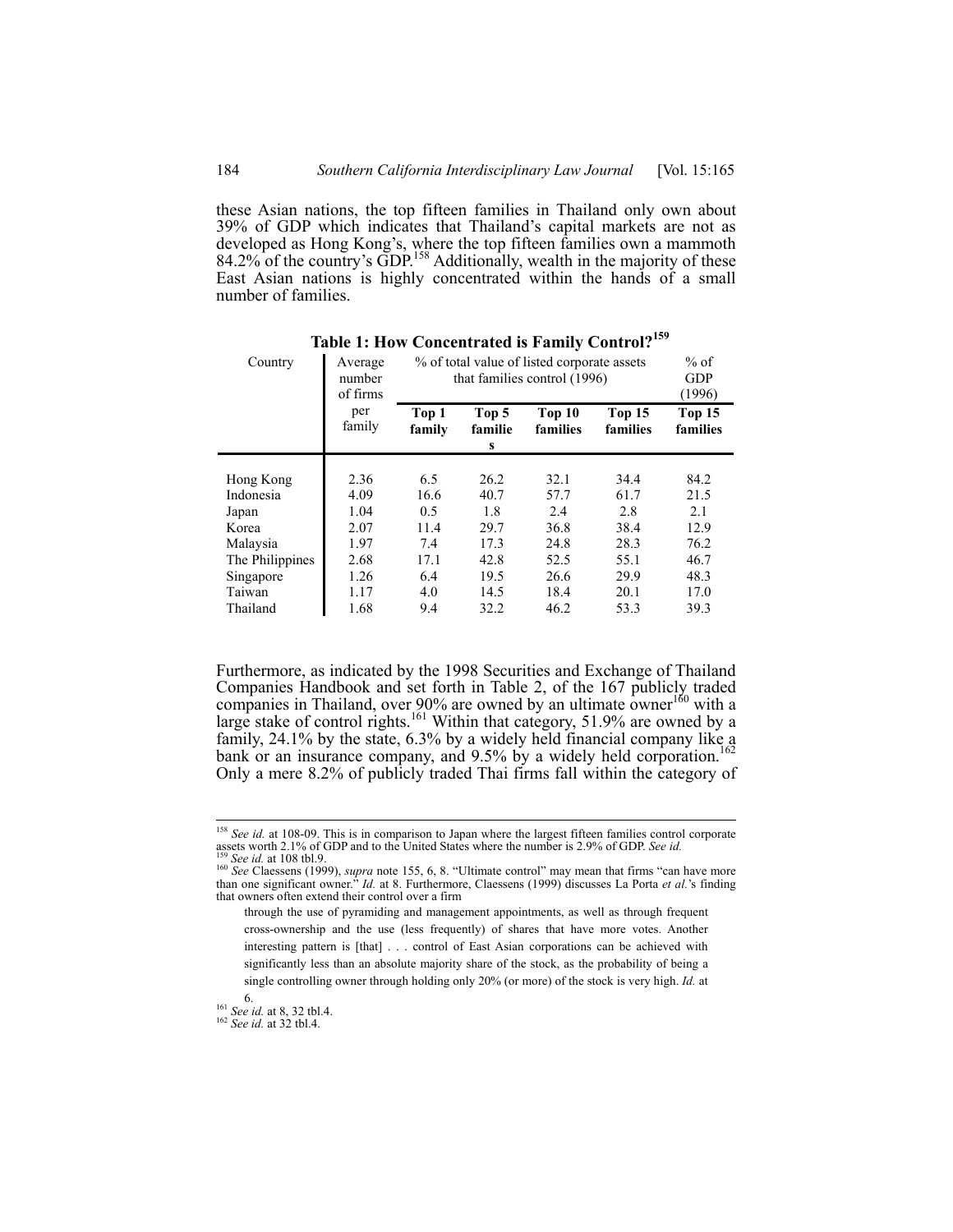## 2005] *Accelerating Corporate Governance Reform in Thailand:* 185  *The Benefits of Private Reform Mechanisms*

widely held firms or firms without a large controlling shareholder.<sup>163</sup> In comparison to other East Asian nations, Japan and Korea have the highest share of widely held firms while only Hong Kong and Indonesia outrank Thailand with the highest proportion of family-held firms.<sup>164</sup>

|         |                           |                                     | $\text{Asia}^{\text{102}}$ |              |                             |                            |
|---------|---------------------------|-------------------------------------|----------------------------|--------------|-----------------------------|----------------------------|
|         |                           | (weighted by market capitalization) |                            |              |                             |                            |
| Country | Number of<br>Corporations | Widely<br>Held                      | Family                     | <b>State</b> | Widely<br>Held<br>Financial | Widely Held<br>Corporation |
|         |                           |                                     |                            |              |                             |                            |

120 28.5 46.4 3.2 8.4 13.7

Hong Kong 330 7.0 71.5 4.8 5.9 10.8 Indonesia 178 6.6 67.3 15.2 2.5 8.4 Japan 1,240 85.5 4.1 7.3 1.5 1.6 Korea **1** 345 51.1 24.6 19.9 0.2 4.3 Malaysia | 238 16.2 42.6 34.8 1.1 5.3

Singapore 221 7.6 44.8 40.1 2.7 4.8 Taiwan 141 28.0 45.5 3.3 5.4 17.8 Thailand 167 8.2 51.9 24.1 6.3 9.5

| Table 2: Control of Publicly Traded Companies in East<br>Asia <sup>165</sup> |  |  |
|------------------------------------------------------------------------------|--|--|
|                                                                              |  |  |

As mentioned earlier, scholars purport that a high proportion of widely held firms tends to be indicative of a more developed economy,<sup>166</sup> while a high proportion of concentrated control structure firms may hamper the development of institutions and legal rights.<sup>167</sup> Although arguments can be made that concentrated control within firms tends to diminish as economic development increases, readers should be cautioned that the evidence supporting this statement is still fairly premature due to the small number of firms sampled in each country.<sup>168</sup>

#### D. ALTERING OWNERSHIP IN THAILAND

#### 1. *Keep the Controlling Shareholders or Disperse Ownership?*

The previous section illustrates how the majority of publicly traded Thai firms have concentrated ownership structures. How much of an

The Philippines

 $\frac{163}{164} \text{See} \text{ id.}$ 

<sup>&</sup>lt;sup>165</sup> *Id.* The table has two main categories, widely held corporations and corporations with ultimate owners. *See id.* "Widely held" refers to corporations that do not have owners with significant control rights. *See id.* at 8. Corporations with "ultimate owners" are ultimately owned by (1) a family, (2) the  $168$  See id. at 109. Suppose that the proporation such as a bank, or (4) a widely held corporation. See id.<br>
166 See Claessens et al., *supra* note 19, at 104.<br>
<sup>167</sup> See id. at 109.<br>
<sup>168</sup> See id. at 109.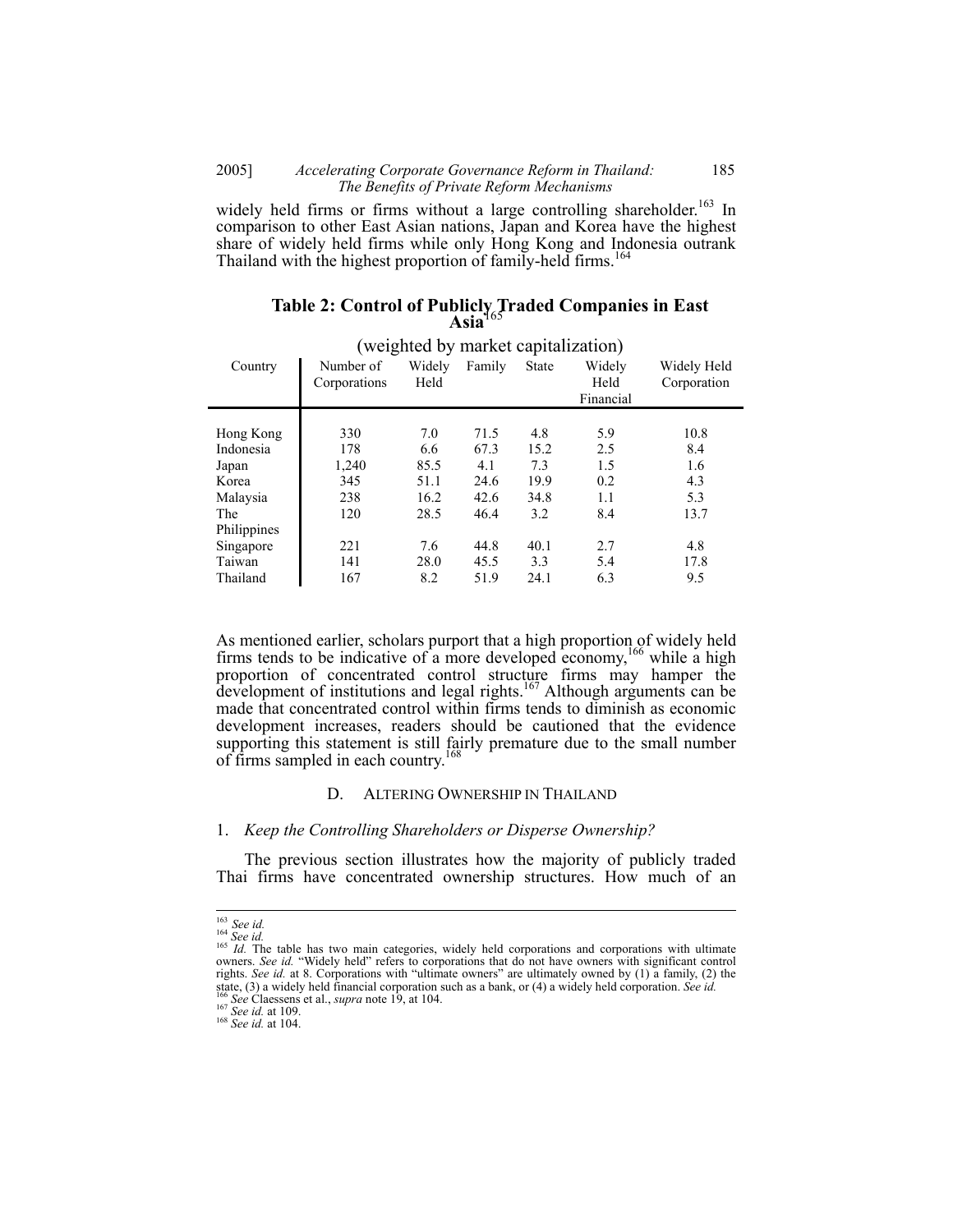impact does this type of firm feature have on a country's economy, corporate performance, and the development of good corporate governance patterns? General studies on concentrated ownership, corporate performance, and corporate governance investigate whether restructuring concentrated ownership firms, such as family and state-held firms, into widely held firm structures will improve corporate governance or whether concentrated ownership is not such a harmful feature for such firms.<sup>1</sup> Studies on Thai firms analyze similar questions by examining the level of concentration between ownership and control in publicly traded firms prior and subsequent to the Asian financial crisis.<sup>170</sup> Other researchers attempt to extract a relationship between the performances of non-financial Thai firms with highly concentrated ownership as compared to similar firms with less concentrated ownership structures.<sup>171</sup> As yet, however, economists are only able to show that the existence of certain country characteristics are consistent with concentrated ownership firms, but are unable to strongly argue that firms with dispersed ownership perform better than firms with controlling shareholders. Studies like La Porta *et al.* show that "countries with endemic corruption, with poor shareholder legal protection, corrupt judiciaries, and the like *tend* to have highly concentrated ownership . . . usually involv[ing] wealthy families with control pyramids."<sup>172</sup> Others hypothesize that controlling shareholders may borrow company assets for their own personal accounts, pay inflated prices to (or receive deflated prices from) other companies that they own, or engage in risky investment ventures with the knowledge and assurance that the costs of such investments will be spread to other shareholders.173 In 2000, Claessens *et al.* offered interpretations of their data on East Asian firms that concentrated ownership may offer owners a greater incentive to expropriate minority stockholders' capital and that "[a] concentrated control structure of the whole corporate sector could lead to the suppression of minority rights and hold back the institutional development of legal and regulatory channels to enforce those rights."174 Arguments supporting these statements stem from the fact that government officials are frequently involved in the ownership and control of the corporate sector,<sup>175</sup> which creates conflicts of interest across both the public and private sectors.<sup>176</sup> Advocates of dispersed ownership fear that the continued use of concentrated ownership

<sup>&</sup>lt;sup>169</sup> See Shleifer & Vishny, supra note 15, at 739.

<sup>&</sup>lt;sup>170</sup> See Shanthavit et al., *supra* note 22, at 1.<br><sup>170</sup> See Khanthavit et al., *supra* note 22, at 1.<br><sup>171</sup> See Jira Yammeesri & Soldhir C. Lodh, *The Effects of Ownership Structure on Firm Performance: Evidence from Thailand* 3 (2003) (paper for inclusion in the Hawaii International Conference on Business), *available at* http://www.hicbusiness.org/biz2003proceedings/Jira%20Yammeesri.pdf (last visited Mar. 24, 2005).

<sup>&</sup>lt;sup>172</sup> Randall Morck & Bernard Yeung, *Special Issues Relating to Corporate Governance and Family Control* 12 (World Bank Pol'y Res., Working Paper No. 3406, Sept. 2004), *at*<br>http://econ.worldbank.org/files/38739\_wps3406.

*Thailand*, 9 PAC.-BASIN FIN. J. 323, 327 (2001).<br><sup>174</sup> Claessens et al., *supra* note 19, at 109.<br><sup>175</sup> See Fagan, *supra* note 31, at 327. As mentioned earlier, Thailand's Prime Minister, Thaksin<br>Shinawatra is also the the nation. *See supra* text accompanying note 52. 176 *See* Claessens et al., *supra* note 19, at 109.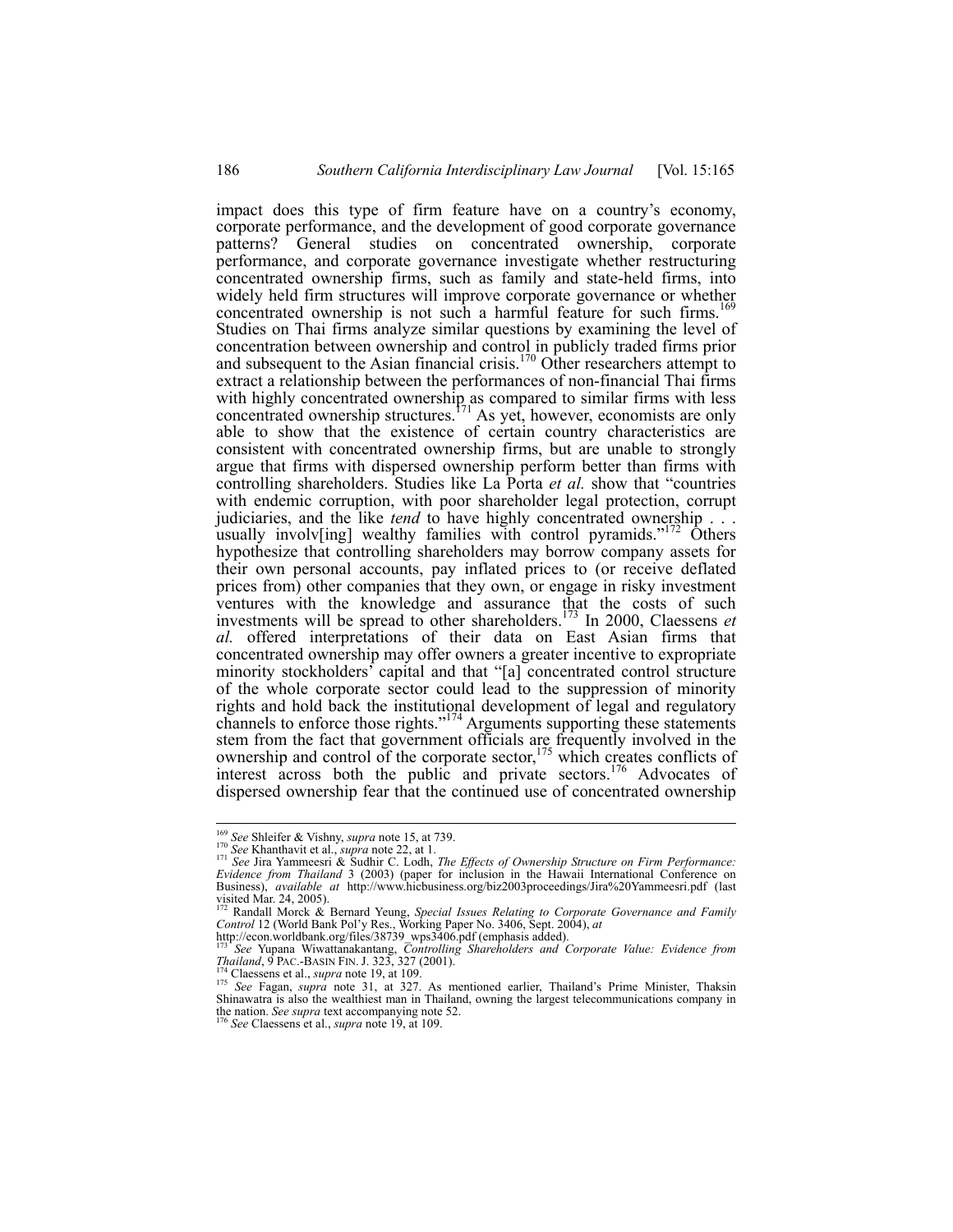## 2005] *Accelerating Corporate Governance Reform in Thailand:* 187  *The Benefits of Private Reform Mechanisms*

structures will allow public officials and corporate owners to further capitalize on their privileged positions at the expense of other shareholders and will continue to retard the development of institutions and legal enforcement mechanisms aimed at improving corporate governance.<sup>17</sup>

In 2004, however, the same scholars that attributed a lack of institutional development and poor corporate governance in countries like Thailand to concentrated ownership acknowledged that such ownership structures may actually be part of the corporate governance solution for countries with weak enforcement and underdeveloped institutions.<sup>178</sup> Generally, large shareholders with the largest stake in the firm have the wherewithal and the incentives to monitor a firm.<sup>179</sup> Further, in concentrated ownership firms, agency costs that would normally arise from using managers, who oftentimes do not have the best interests of shareholders in mind,<sup>180</sup> are mitigated<sup>181</sup> thus leading to the possibility of increased firm performance. Concentrated ownership aligns shareholders' rights (those receiving cash flow rights) and managers' rights (those receiving control rights) through the use of a large shareholder with at least a substantial minority ownership stake (10 to  $\tilde{2}0\%$ ).<sup>182</sup> This is especially important in countries with weak minority shareholder protection laws on the theory that, at the very least, the large controlling shareholder will have incentives to monitor bad business practices as they have much at stake within the firm. Scholars, however, offer the following cautionary analyses of managerial ownership at varying levels. At low levels of managerial ownership, management's incentives to maximize the firm's value exist.<sup>18</sup> At medium levels, management may be wealthy enough to exploit firm privileges unavailable to outside shareholders.<sup>184</sup> At high levels of managerial ownership though, management's high equity level is especially dependent on the firm's performance.<sup>185</sup> As a result, management will have fewer incentives to expropriate since they are unable to externalize any costs that arise from engaging in risky behavior.<sup>186</sup> Ultimately, Berglöf and Claessens recognize the pervasiveness of concentrated ownership firms in

<sup>183</sup> *See* Wiwattanakantang, *supra* note 173, at 330. <sup>184</sup> *See id.* 185 *See id.* at 330-31.

 $\overline{\phantom{a}}$ <sup>177</sup> *See id.*; Berglöf & Claessens, *supra* note 19, at 38 ("In Thailand senators blocked bankruptcy reforms, as they were also major owners of distressed corporations.").<br><sup>178</sup> See Berglöf & Claessens, *supra* note 19, at 4, 38.<br><sup>179</sup> See Shleifer & Vishny, *supra* note 15, at 754.<br><sup>180</sup> See id. at 740-43. Agency costs

run the firm but continuously worry about whether managers are appropriately allocating resources and improving the firm's performance rather than their own self-interests. *See id.*<br><sup>181</sup>.

<sup>&</sup>lt;sup>181</sup> *See id.* at 754. 182 *See id.* claessens *et al.* also discovered that even though large shareholders may only own substantial minority ownership stakes (10 to 20%), their control rights often exceed their cash-flow rights through the use of control enhancement mechanisms—pyramid structures and cross-holding patterns. Claessens et al., *supra* note 19, at 93. Although Claessens *et al.* specifically finds that large controlling shareholders within Thai firms opt out of pyramid and cross-holding uses, Khanthavit *et al.* investigates the matter further and discovers that direct ownership is the most common form of ownership in publicly traded Thai firms. Khanthavit et al., *supra* note 22, at 8. However, in addition to direct ownership, controlling Thai shareholders often combine their direct shareholdings with either pyramids or pyramids and cross-holdings. See id. at 9.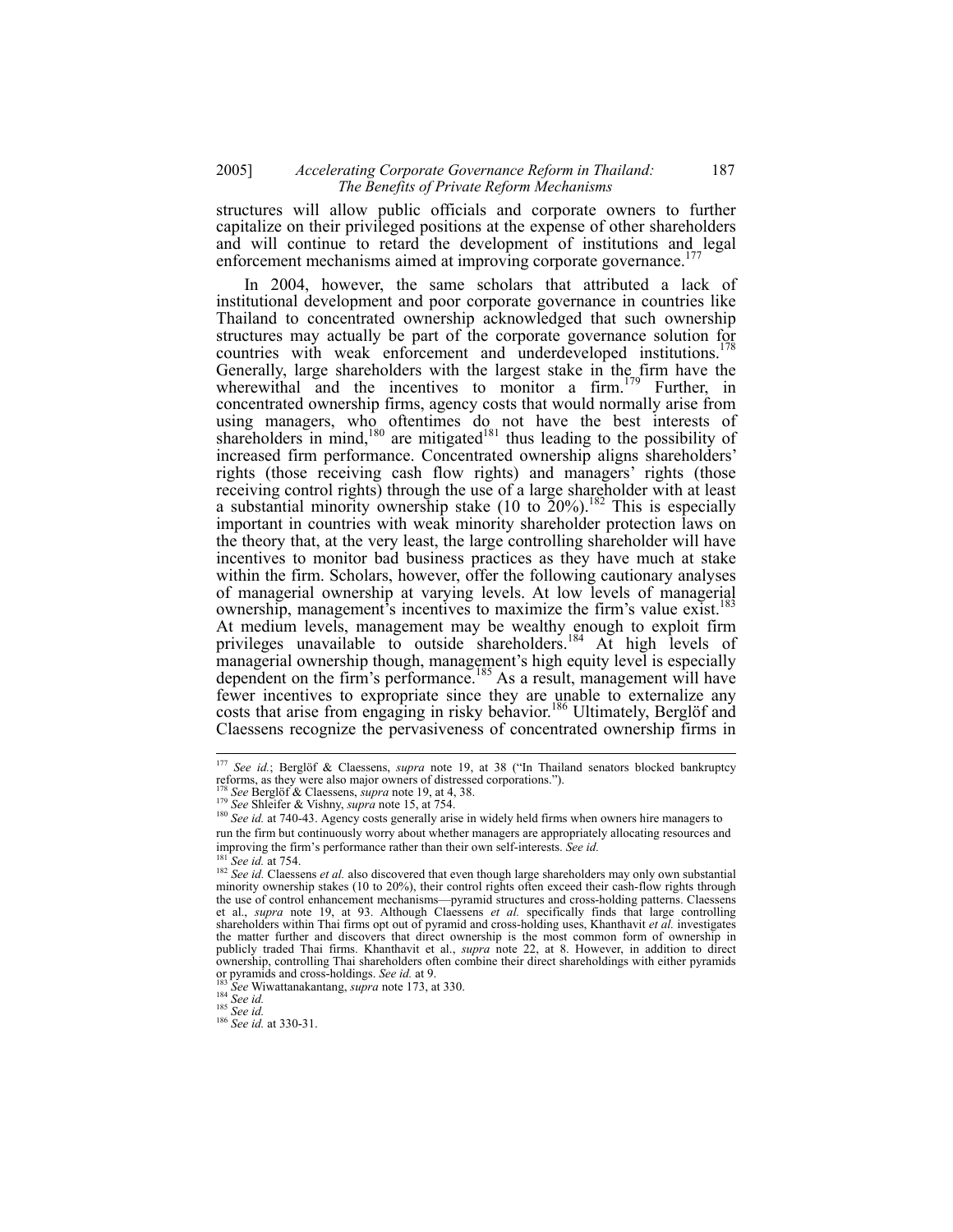developing economies and, therefore, argue that "[t]he challenge is not to undermine perhaps the most potent corporate governance mechanism in less developed economies, concentrated ownership, while at the same time mitigating the potential costs that come along with these ownership structures."<sup>187</sup>

#### 2. *Comparing Thai Firms' Ownership Structures and Corporate Performance*

Studies published in 2001 that evaluated the effects of ownership structures (or, more specifically, controlling shareholders) on the corporate performance of publicly traded Thai firms from 1993 to 1996 made the following three findings. First, Thai firms with controlling shareholders tend to perform better than firms without controlling shareholders.<sup>188</sup> The reason for this may be because, as Shleifer and Vishny noted above, controlling shareholders have great incentives not to expropriate firm funds, as this may lead to discounted share prices on the market, and consequently, to controlling shareholders owning a large amount of discounted shares.<sup>189</sup> If controlling shareholders expropriate company funds or engage in self-dealing, they are unable to externalize the costs associated with such expropriation because they own a large stake of the company's shares.<sup>190</sup> Pedro Alba, Stijin Claessens, and Simeon Djankov qualify this first finding by noting that "[o]wnership concentration is positively (and significantly) related to profitability in 1992," but, in 1996, these same firms show deteriorating performance relative to firms with less concentrated ownership "(albeit not significant[ly])."<sup>191</sup> Reasons for deteriorating performance in 1996 may be due to the fact that these Thai firms with concentrated ownership were less likely to implement changes to corporate behavior or respond to changing market conditions between 1992 and 1996.<sup>192</sup> Second, family-controlled firms, foreign-controlled firms, and firms with multiple controlling shareholders have higher corporate performance than firms with no controlling shareholders.<sup>193</sup> This finding is in contrast to many scholars' repeated concerns that family firms place family interests over the corporation's<sup>194</sup> by, for example, appointing family members to top managerial positions which disadvantages the firm from employing the most suitable executive for the firm. On the other

<sup>&</sup>lt;sup>187</sup> Berglöf & Claessens, *supra* note 19, at 4.

<sup>&</sup>lt;sup>187</sup> Berglöf & Claessens, *supra* note 19, at 4.<br><sup>188</sup> See Wiwattanakantang, *supra* note 173, at 326. See also Yammeesri & Lodh, *supra* note 171, at 12,<br>26. Wiwattanakantang's study uses the Stock Exchange of Thailand's shareholder"—"an entity who owns more than 25% of [the] firm's shares directly, or indirectly." *Id.* at 336. <sup>189</sup> *See* Wiwattanakantang, *supra* note 173, at 327-28 (reviewing other economists' literature on the pros

and cons of controlling shareholders).<br> $\frac{190}{190}$  See id. at 325.

<sup>190</sup> *See id.* at 325. 191 Pedro Alba, Stijn Claessens & Simeon Djankov, *Thailand's Corporate Financing and Governance Structures: Impact on Firms' Competitiveness* 17 (1998) (paper submitted for Conference on Thailand's Dynamic Economic Recovery and Competitiveness, May 20-21, 1998) *available at* http://www.worldbank.org/html/dec/Publications/Workpapers/wps2000series/wps2003/wps2003.pdf (last visited Nov. 23, 2005).<br> $\frac{1}{2}$  See id.

<sup>192</sup> *See id.* <sup>193</sup> *See* Wiwattanakantang, *supra* note 173, at 326. 194 *See id.* at 329.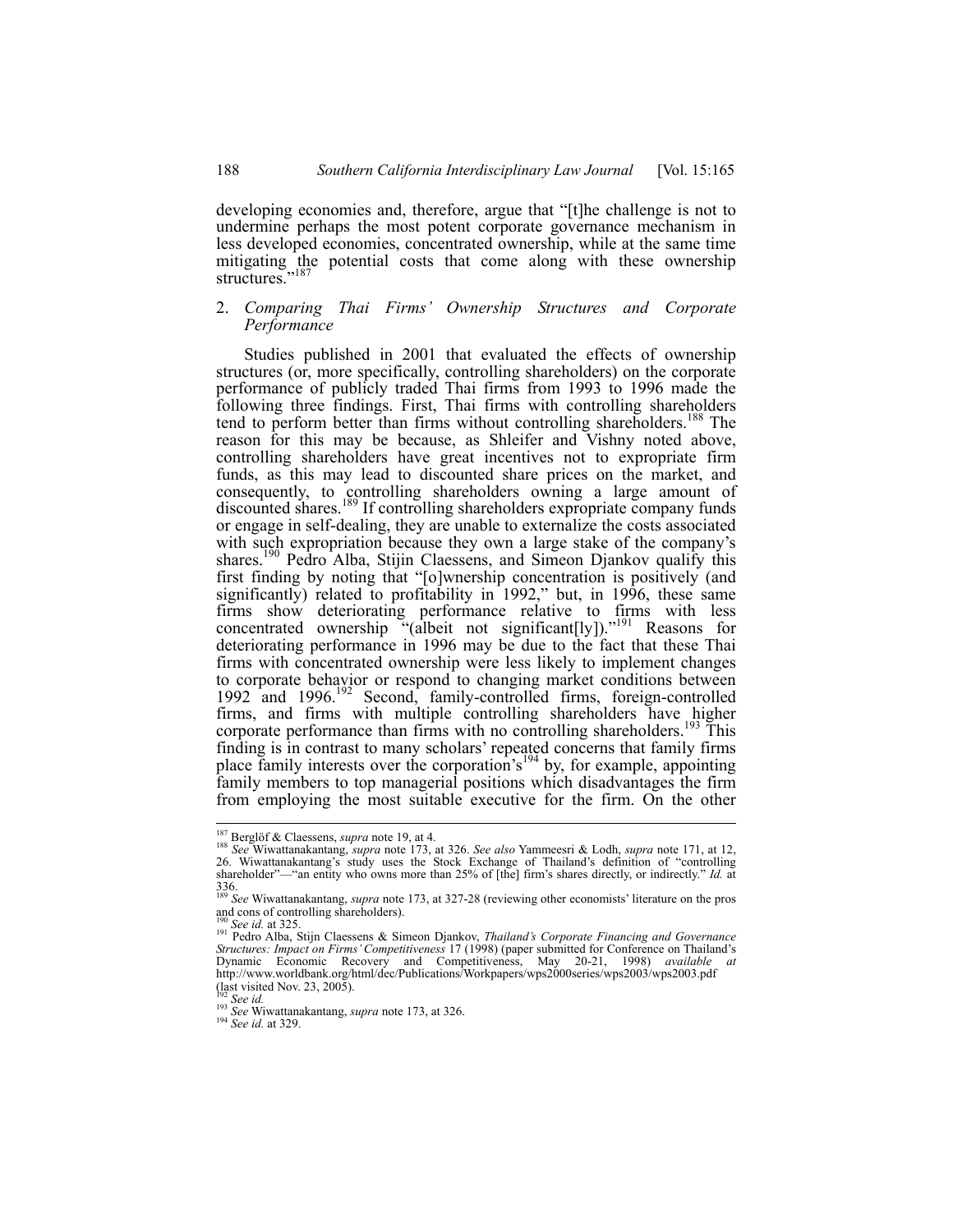## 2005] *Accelerating Corporate Governance Reform in Thailand:* 189  *The Benefits of Private Reform Mechanisms*

hand, the evidence suggests that the advantages of family firms overshadow the disadvantages. Family firms have incentives to perpetually increase firm value because their wealth is connected to the performance of the firm, ownership of the firm typically continues down the family line, and the family's reputation and last name are often linked to the company's name.<sup>195</sup> In addition, foreign-controlled firms probably perform well because they are able to provide advanced technological resources that domestic firms may lack while firms with multiple controlling shareholders outperform firms with no controlling shareholder because numerous large shareholders may monitor the firm better.<sup>196</sup> Third, firms where controlling shareholders hold top executive positions perform worse than firms where controlling shareholders do not undertake control positions.<sup>197</sup> This finding is especially detrimental to firms where controlling shareholders with 25 to  $50\%$  ownership stakes engage in management of the firm.<sup>198</sup> To summarize, controlling shareholders, in particular family-controlled and foreigncontrolled firms, are positively associated with corporate performance. Firms where controlling shareholders engage in managerial positions are negatively associated with corporate performance, and performance is especially impaired when controlling shareholders own 25 to 50% of the company.

In addition to the previously mentioned findings, analyzing the impact of the Asian financial crisis on changing ownership structures is important because it may show what private reform measures are being undertaken, unilaterally and bilaterally, by firms as a result of a serious "macroeconomic shock."<sup>199</sup> In a 2003 study, Anya Khanthavit, Piruna Polsiri, and Yupana Wiwattanakantang updated findings on publicly traded non-financial Thai firms by investigating the changing ownership structures of such firms prior to and subsequent to the Asian financial crisis.<sup>200</sup> The authors use 1996 as the pre-crisis year of comparison and 2000 as the postcrisis one.201 Khanthavit *et al.* find that amongst non-financial publicly traded Thai firms, family-controlled firms<sup>202</sup> play a diminished role as they are being replaced by foreign investors (including financial institutions) and domestic financial institutions.<sup>203</sup> Firms with multiple controlling shareholders are also on the rise.<sup>204</sup> Additionally, the concentration of

 $195$  See id.

<sup>&</sup>lt;sup>195</sup> See id.<br><sup>196</sup> See id.<br><sup>197</sup> See id.<br><sup>197</sup> See id.<br><sup>199</sup> See Khanthavit et al., *supra* note 22, at 1. Like Wiwattanakantang's study, Khanthavit *et al.*'s study uses the Stock Exchange of Thailand's definition of a "controlling shareholder"—"a shareholder who *directly* or *indirectly* owns more than 25 percent of a company's votes." *Id.* at 4.<br><sup>200</sup> *See id.* at 1-2. Wiwattanakantang is one of the authors, discussed in the previous paragraph, who

published a study in  $2001$ .

<sup>&</sup>lt;sup>201</sup> *See id.* at 7. Although the proportion of family-controlled firms declined approximately 5% from 202 *See id.* at 7. Although the proportion of family-controlled firms declined approximately 5% from 1996 to 2000, family-controlled firms are still the most prevalent ownership structures amongst nonfinancial firms traded in the Thai stock market. *See id.* <sup>203</sup> *See id.* at 18-19. 204 *See id.*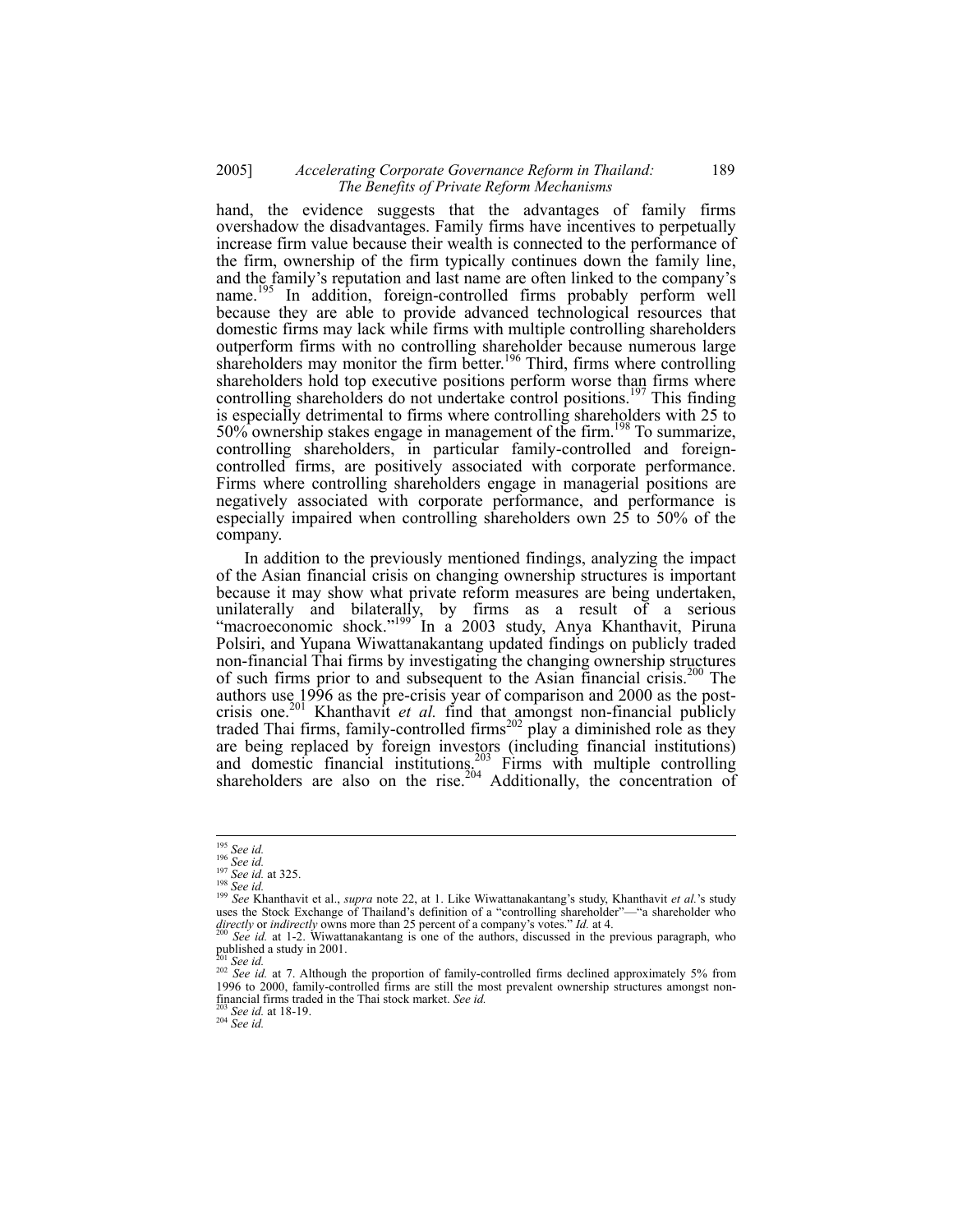ownership and control in such firms has slightly increased,<sup>205</sup> which suggests that Thai firms continue to use direct ownership rather than indirect ownership or control enhancement mechanisms like pyramid structures and cross-holding patterns.<sup>206</sup> Finally, other scholars note that since the crisis, firms with state-controlled ownership are beginning to privatize at the urgency of international organizations that provide monetary assistance to Thailand.<sup>207</sup> Pressure from groups like the International Monetary Fund ("IMF"), the World Bank, and the Asian Development Bank should accelerate the much needed restructuring of longstanding state-owned enterprises (SOEs).<sup>208</sup> Many of these private reform measures, which were enacted during the post-crisis period, may not have directly resulted from the Asian financial crisis. Nevertheless, because they are occurring after the crisis, it is inevitable that reformers will approach these changes with the utmost caution so as to avoid the risk of developing deficient firms.

## V. ANALYSIS OF PRIVATE REFORM MEASURES

#### A. POSSIBLE IMPLICATIONS OF THE POST-CRISIS PRIVATE REFORM MOVEMENT

As discussed above, the empirical evidence on non-financial publicly traded Thai firms indicates that ownership structures are already beginning to shift.209 Each major change indicated in the previous section will be analyzed in terms of future benefits to Thailand's corporate governance framework and corporate performance.

First, family-controlled firms are decreasing in number.<sup>210</sup> On the other hand, firms controlled by foreign investors (including foreign financial institutions) and domestic financial institutions are, to some extent, more common in the post-crisis period than in the pre-crisis period.<sup>211</sup> This replacement of controlling shareholder types has two implications for Thailand's corporate sector. Foremost, as Mark Aguiar, Gita Gopinath, and John Romalis discovered, foreign acquisitions of target firms, especially those that lie within less developed emerging markets such as Thailand, add

<sup>&</sup>lt;sup>205</sup> Recall that concentrating ownership and control signifies that cash-flow rights are aligned with control rights.

<sup>&</sup>lt;sup>206</sup> Khanthavit et al., *supra* note 22, at 19.<br><sup>207</sup> See John R. Dempsey, Note, *Thailand's Privatization of State Owned Enterprises During the*<br>*Economic Downturn*, 31 LAW & POL'Y INT'L BUS. 373, 373-74 (2000). "It now has adopted the conventional wisdom that privatization is the best route to the development of competitive industries, the deepening of domestic and international capital supplies, and to continued economic growth in a world fixated on reducing commercial barriers and promoting a free market." *Id.* at  $374.$ 

<sup>&</sup>lt;sup>208</sup> *See id.* at 389. When Thailand approached the IMF for a financial bailout in 1997, one of the conditions imposed upon Thailand was a sincere and effective effort at privatizing SOEs. *See id.* 

See Khanthavit et al., *supra* note 22, at 18-19; Wiwattanakantang, *supra* note 173, at 325-26; Yammeesri & Lodh, *supra* note 171, at 26.<br><sup>210</sup> *See* Khanthavit et al., *supra* note 22, at 18.<br><sup>211</sup> *See id.* at 19.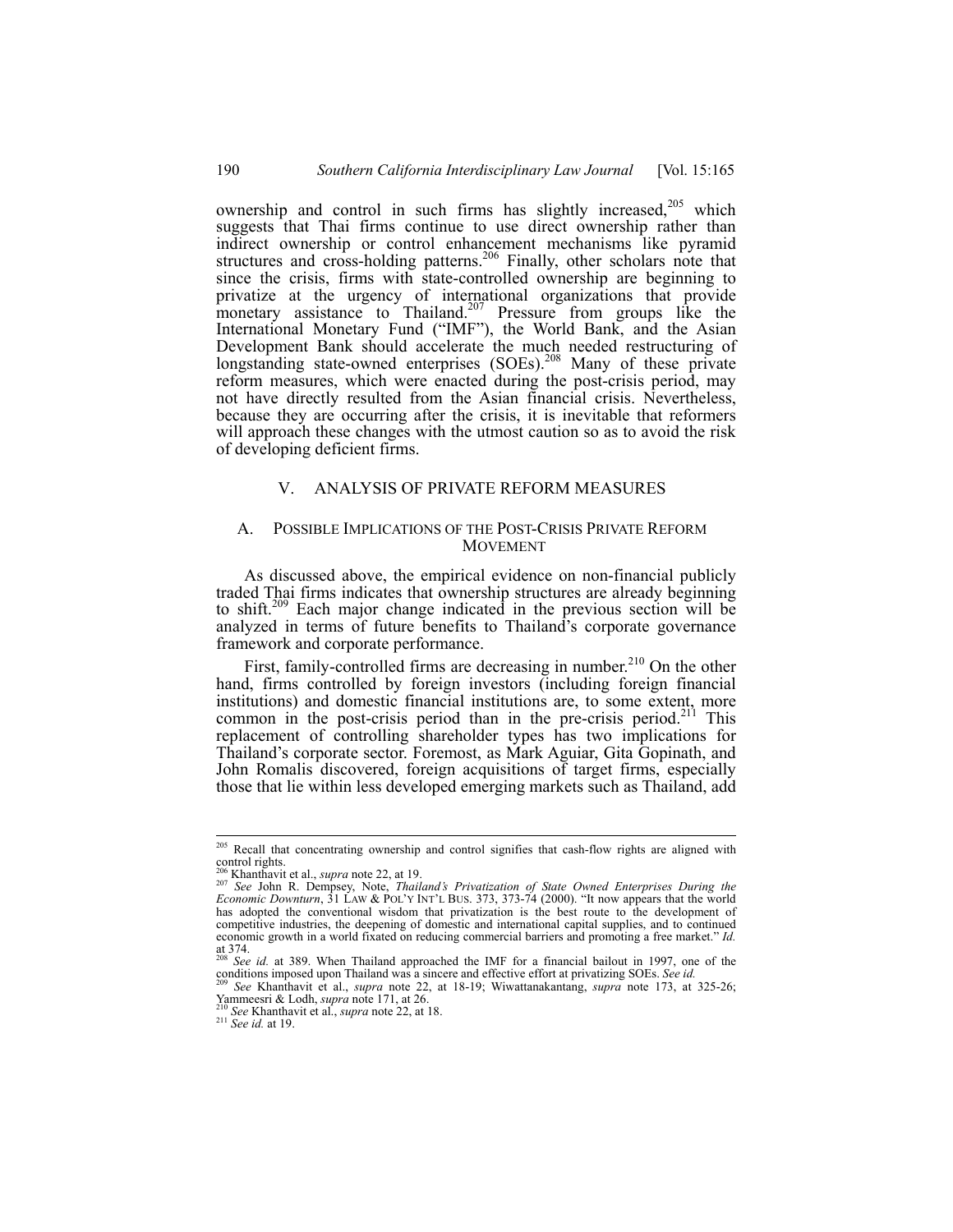# 2005] *Accelerating Corporate Governance Reform in Thailand:* 191  *The Benefits of Private Reform Mechanisms*

significant value to the target firms.<sup>212</sup> Although there is no evidence that foreign firms bring greater value to their targets as compared to domestic firms, the evidence may be biased since foreign firms generally target larger firms than do domestic firms.<sup>213</sup> The underlying benefit that foreign investors may bring to Thailand's corporate sector is a greater demand for more stringent accounting and disclosure standards from firms. "[F]oreign investors are willing to pay 27% more for equity shares of listed companies in the SET [Stock Exchange of Thailand] with good governance standing."<sup>214</sup> This remark clearly illustrates the premium foreign investors, retail and institutional, are willing to pay for Thai firms to clean up their corporate governance infrastructure. As more foreign investors become controlling shareholders of Thai firms, such firms should, unilaterally, begin implementing good corporate governance mechanisms. Aguiar *et al.* also detect that when foreign acquisitions of local target firms are announced, the stock values of firms in the same industry and country of the target firm tend to decrease.<sup>215</sup> This indicates a semi-efficient market where public information about a particular company has immediate or near immediate effects on competing companies within the same market.<sup>216</sup> If this is the case for the Thai market, having an influx of foreign owned firms within the Thai economy should mobilize disclosure and accounting standards across the board.

The second implication that may result from the decrease of familycontrolled firms deals with the synchronous increase of both foreign and domestic institutional investors. These creditors or banks resemble other large shareholders but they also play the role of monitoring firms.<sup>217</sup> Banks become large shareholders by holding equity and debt of the firms in which they invest.<sup>218</sup> They also become monitors because they want to ensure that borrowers (the firms) will not default on their loans.<sup>219</sup> Shleifer and Vishny document that in order for large creditors to be effective monitors, they must also be able to enforce adequate legal rights.<sup>220</sup> Thailand already employs a bank-centered financial system where "banks<sup>[</sup>, rather than investors,] play the lead role in the monitoring of firms.<sup>5221</sup> Since the financial crisis, Thailand established a new bankruptcy court and

<sup>212</sup> Mark Aguiar, Gita Gopinath & John Romalis, *The Value of Foreign Ownership* 8, 10, tbl.5 (Univ. Chi., Working Paper, Aug. 2003) (on file with author).<br><sup>213</sup> See id. at 8-9.

<sup>213</sup> *See id.* at 8-9. 214 Deunden Nikomborirak, *An Assessment of the Role of Board of Directors in Building Good Governance: The Case of Thailand* 2 (2001) (paper submitted for Thail. Dev. Res. Inst. Conference, The Third Asian Round Table on Corporate Governance, The Role of Boards and Stakeholders in Corporate Governance, Apr. 4-5, 2001) *available at* http://www.oecd.org/dataoecd/51/32/1872778.pdf (last visited Nov. 23, 2005).

<sup>&</sup>lt;sup>215</sup> See Aguiar et al., *supra* note 212, at 9-10.<br><sup>216</sup> See Aguiar et al., *supra* note 212, at 9-10.<br><sup>216</sup> See JAMES D. COX, ROBERT W. HILLMAN & DONALD C. LANGEVOORT, SECURITIES REGULATION: CASES AND MATERIALS 101-02 (4th ed. 2004). The authors explain that "the semi-strong state of market efficiency uses information that is 'publicly available.'" Id. at 101.<br>
<sup>217</sup> See Shleifer & Vishny, *supra* note 15, at 757-58.<br>
<sup>218</sup> See id. at 757.<br>
<sup>219</sup> See id. at 757.<br>
<sup>219</sup> See id. at 757.<br>
<sup>219</sup> See id. <br>
<sup>220</sup>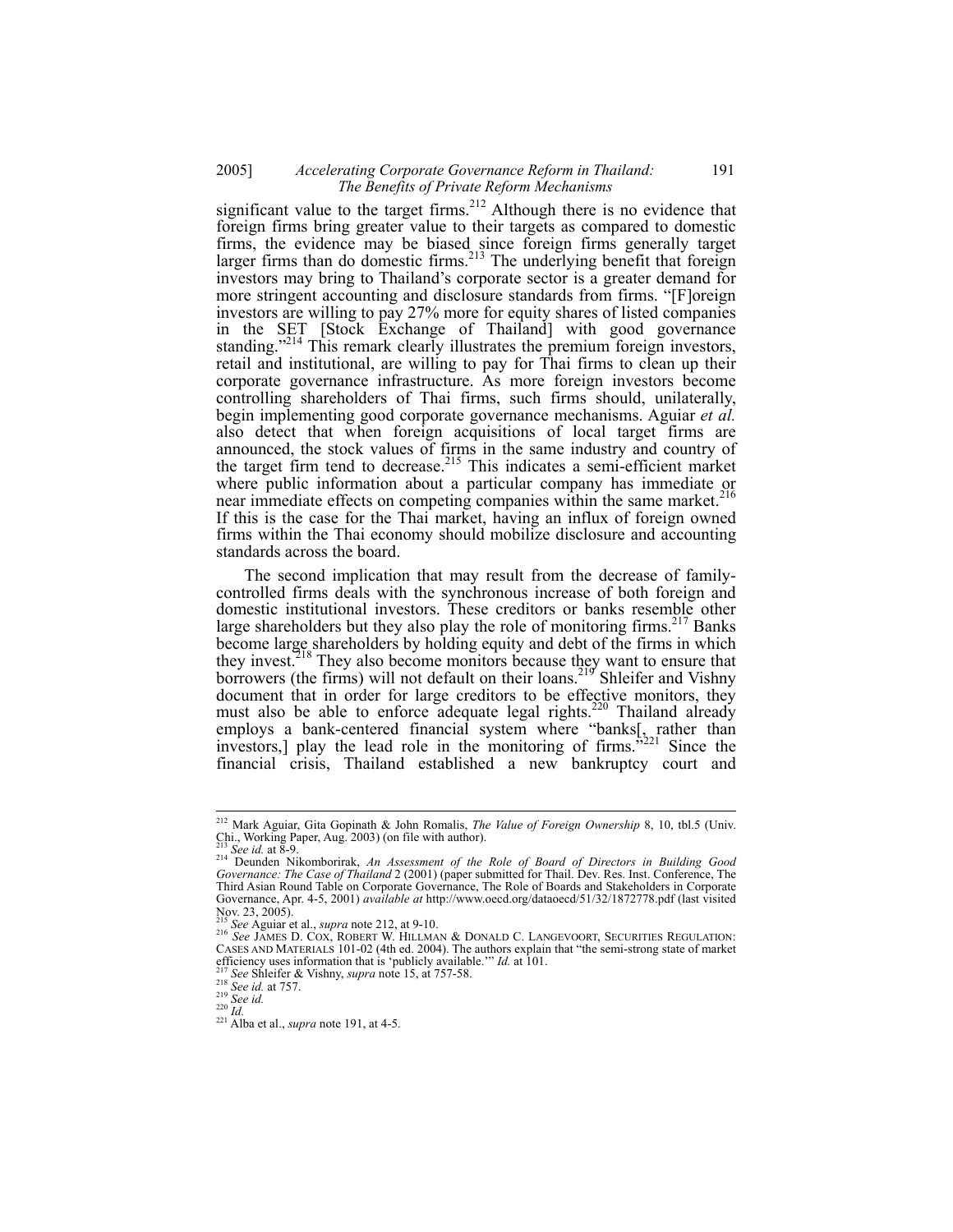implemented new bankruptcy and foreclosure laws.222 With an increased number of foreign banks acquiring Thai banks, lending practices should improve through more stringent "credit requirements and accounting standards."<sup>223</sup> Although loopholes in Thailand's current bankruptcy laws still exist, $224$  improvements are being made and the increased number of financial institutions as controlling shareholders of Thai firms should act as a strong mechanism for improved corporate governance practices.

Second, an increased number of multiple controlling shareholders in Thai firms results in further monitoring of firm activities.<sup> $225$ </sup> When there is more than one large shareholder, the incentive to monitor should increase from when there is only one controlling shareholder. This is because all the large shareholders (if they are acting as such) have the resources to monitor the firm, the incentive to ensure that they are receiving a proper return on their investment, and their role as a large controlling shareholder will reduce agency costs that typically arise in widely dispersed firms where managers run the firm.<sup>226</sup>

Third, non-financial publicly traded Thai firms concentrate their ownership and control rights even more during the post-crisis period.<sup>22</sup> They do so by using direct ownership measures rather than indirect ownership methods, those employing pyramid structures and crossholdings.<sup>228</sup> In some cases, controlling shareholders combine their direct shareholdings with either pyramids or pyramids and cross-holdings, but for over two-thirds of these firms, direct ownership continues to be the method of choice.229 The implications for direct ownership are, as explained above, that controlling shareholders may hold management positions and exploit firm resources unavailable to outside shareholders.<sup>230</sup> However, because this concern only exists when controlling shareholders own shares at the 25 to 50% level and subsides when they own shares at higher levels, the negative implications associated with direct ownership may be unfounded. $2$ 

Fourth and last, accelerating the privatization process of state-owned enterprises (SOEs) will significantly impact the corporate sector because such entities<sup>232</sup> will become publicly traded firms, bought and sold by individual investors, family firms, foreign investors, and institutional

<sup>&</sup>lt;sup>222</sup> See Overholt, supra note 2, at 1017-18.

<sup>&</sup>lt;sup>223</sup> See id. at 1017.<br>
<sup>223</sup> See id. at 1017.<br>
<sup>224</sup> See id.<br>
<sup>225</sup> See Collustianakantang, *supra* note 173, at 329, 359.<br>
<sup>226</sup> See Shleifer & Vishny, *supra* note 15, at 754.<br>
<sup>226</sup> See Khanthavit et al., *supra* note stakes in a firm under their own name or under names of private companies directly held by them. *See*

See id. at 8-9.<br>
<sup>230</sup> See id. at 8-9.<br>
<sup>230</sup> See Wiwattanakantang, *supra* note 173, at 330-31.<br>
<sup>231</sup> See Wiwattanakantang, *supra* note 179-182, 193-94.<br>
<sup>232</sup> Some 24% of publicly traded Thai firms are already control (1999), *supra* note 155, at 16, 32 tbl.4. Privatization measures are aimed at fully or partially privatizing SOEs fully held by the state or largely owned and controlled by the state. See Dempsey, *supra* note 206, at 377-78.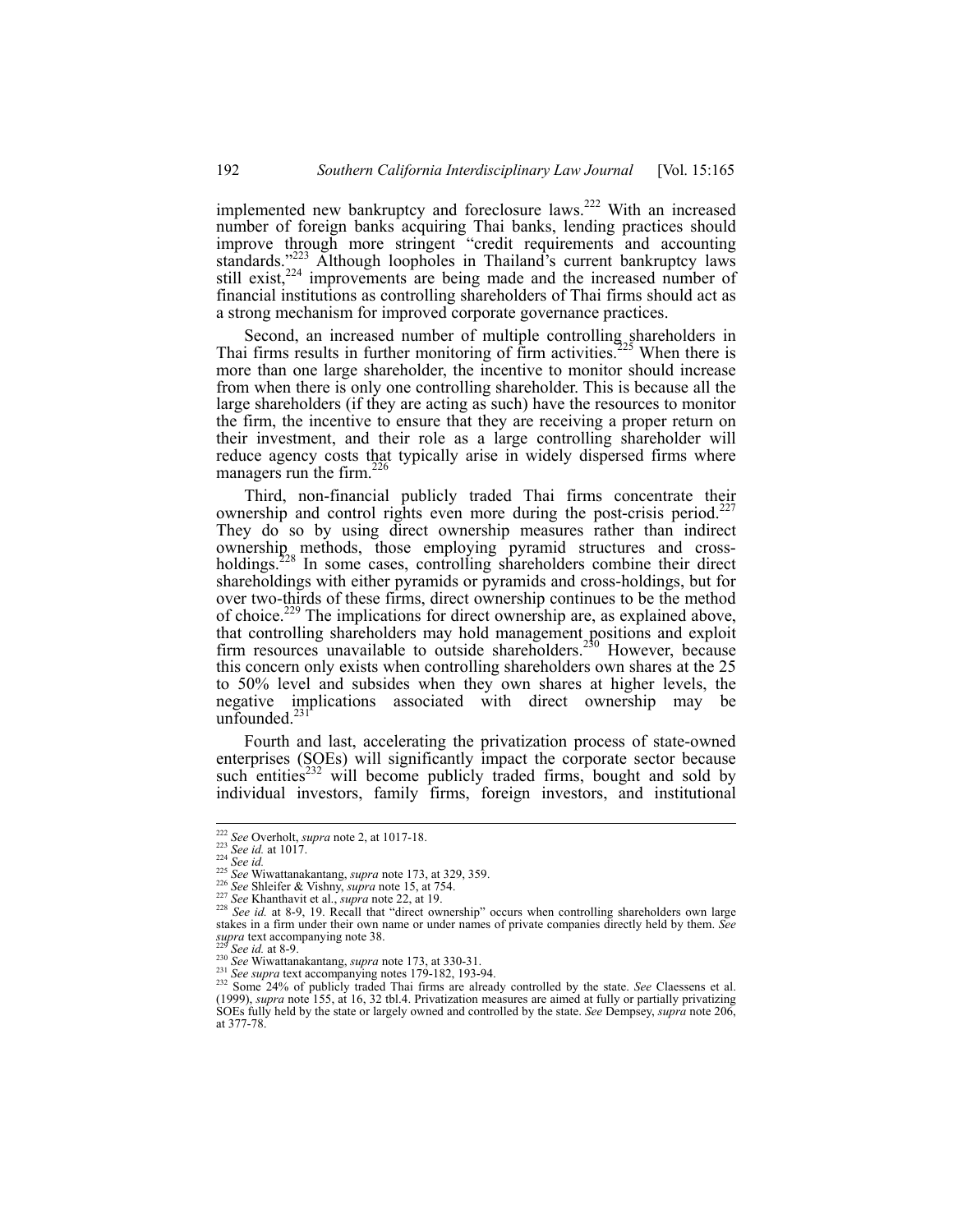## 2005] *Accelerating Corporate Governance Reform in Thailand:* 193  *The Benefits of Private Reform Mechanisms*

investors. Although the privatization effort is a part of the government's agenda, both the public and private sectors stand to benefit from the reform.233 In countries with weak institutions, the privatization of SOEs will relieve the government from maintaining inefficient SOEs and allow further allocation of resources to the development of sound regulations and institutions.<sup>234</sup> In Thailand, John Dempsey records that although the private sector held "most of Thailand's eighty-nine billion dollars of foreign debt, .

. . [t]he public sector, however, held nearly twenty billion dollars of this debt, largely due to the need of SOEs to tap international credit facilities to finance their operations."<sup>235</sup> Additionally, privatizing SOEs separates government tasks from private ones, further enhancing the government's appearance as an independent entity.<sup>236</sup> One of the major concerns of SOEs is that they provide the government and their employees with opportunities to exploit public funds.<sup>237</sup> "Non-benevolent governments," governments that do not always try to maximize social welfare, will "deliberately . . . transfer resources to supporters."<sup>238</sup> As Dempsey points out, the Thai government is this type of "non-benevolent government." Dempsey partially attributes the delayed privatization process in Thailand to "actors with vested interests — SOE employees, managers, [and] directors."<sup>239</sup> In sum, the main benefits for accelerating the privatization of SOEs in Thailand deal with transparency and independence, economic efficiency, and cost-effectiveness. First, there will be less concern for relationshipbased transactions between the government and certain favored businesses since government institutions should operate independently of pressures from private actors.<sup>240</sup> Second, if private firms operate former SOEs, Thailand stands to gain both greater innovation and faster economic growth from these competitive industries. Third, privatization will allow the Thai government to allocate more resources to the development of effective institutions and courts, rather than waste public money on the maintenance of debt-ridden SOEs.

In conclusion, the ownership changes within publicly traded nonfinancial Thai firms made during the post-crisis period indicate significant potential for improving the corporate governance framework. Although family-controlled firms remain the most common controlling shareholder

<sup>&</sup>lt;sup>233</sup> See supra text accompanying note 64.

<sup>233</sup> *See supra* text accompanying note 64. 234 *See* Enrico Perotti, *State Ownership: A Residual Role?* 5-6, 16 (World Bank Pol'y Res., Working Paper No, 3407, Sept. 2004)), *at* http://econ.worldbank.org/files/38740\_wps3407.pdf. 235 Dempsey, *supra* note 207, at 381 (asserting that SOEs held almost 25% of Thailand's \$89 billion of

debt).

<sup>&</sup>lt;sup>236</sup> See Perotti, *supra* note 234, at 14, 16.<br><sup>237</sup> See Andrei Shleifer, *State Versus Private Ownership*, 12 J. ECON. PERSP. 133, 141-42 (1998).<br><sup>238</sup> Id. at 135, 141-42 (noting that private firms that support or have government presumably fit within the category of "supporters").<br><sup>239</sup> Dempsey, *supra* note 207, at 375.

<sup>239</sup> Dempsey, *supra* note 207, at 375. 240 *See* Shleifer, *supra* note 237, at 143. Shleifer cautions that, "the process of privatization is itself susceptible to corruption [since] . . . [i]n exchange for campaign contributions or bribes, politicians may award contracts or sell whole firms to inefficient providers, overpay these providers, fail to make them accountable for quality, and even fail to enforce those contracts." *Id.* Theoretically, "a corrupt government is less able to privatize, regulate or contract in the public interest, but is also less able to run enterprises in the public interest." *Id.* Thailand's privatization process may, therefore, be tainted by special contracts and sales that are awarded to favored firms. *See id.*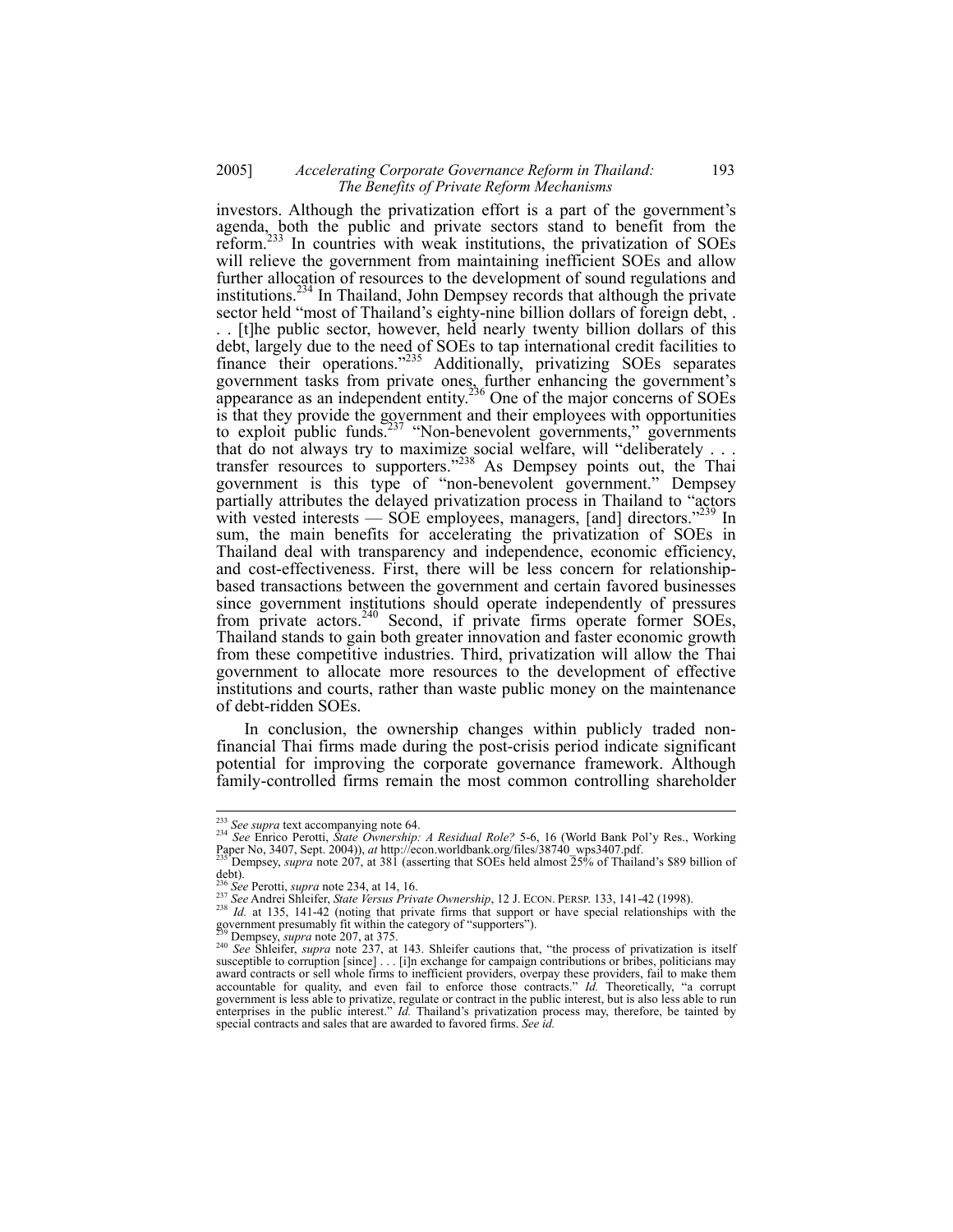type, the addition of new domestic institutional and foreign investors will help monitor the accounting and disclosure standards of Thai firms and, hopefully, improve the corporate governance structures of firms. In the process, perhaps these new investors will recognize the importance of transparency and disclosure by allowing minority shareholders to receive an increased amount of information about the firm. Foreign investors will improve the economy by bringing technological know-how to Thai firms. Institutional investors will accelerate the process of reforming bankruptcy and debtor/creditor laws. With an increased number of Thai firms owned by multiple controlling shareholders, there will be greater incentives to monitor firm activities and agency costs will also be reduced. The continued use of direct concentrated ownership structures may be beneficial to corporate performance when managers hold a low level or a high level of shares, but probably not when they hold between 25 and 50% of the firm's shares. Finally, the further privatization of SOEs should allow the Thai government to focus its efforts and resources on cleaning up the government's reputation, bulking up institutional structures, and developing more effectively enforced public laws.

## VI. CONCLUSION

After Thailand experienced the 1997 Asian financial crisis, questions relating to political, public, and private reform permeated the country's corporate governance debate. Local and foreign economists argued about the most effective and efficient ways to improve Thailand's less-thanperfect corporate governance infrastructure. It was not that Thailand's corporate governance practices were necessarily worse than its neighbors, but in order for the country to mobilize much needed foreign capital and to instill investors' faith in a floundering economy, corporate governance standards needed to be improved and firms had to seriously abide by the rule of law.

Initially, public reform measures aimed at improving the SEC's effectiveness in policing white collar crime and monitoring firms' adherence to SEC rules and regulations offered outside investors a glimpse of Thailand's commitment to improving corporate governance. On a larger scale, Thailand's revised Constitution offered greater rights to citizens and promised to promote the transparency of all government agencies and officials. This glimmer of hope, however, should largely be viewed in light of the realities existent in Thailand's legal and political culture. Thailand's legal problems arise from the inability of courts and regulators to effectively punish wrongdoers while its political issues range from a lack of transparency to the privileged status afforded government officials and wealthy elites. These public reform obstacles run deep and are in fact cultural issues that are difficult to alter over a short period. Corporate governance, therefore, cannot be promptly altered through public reform measures.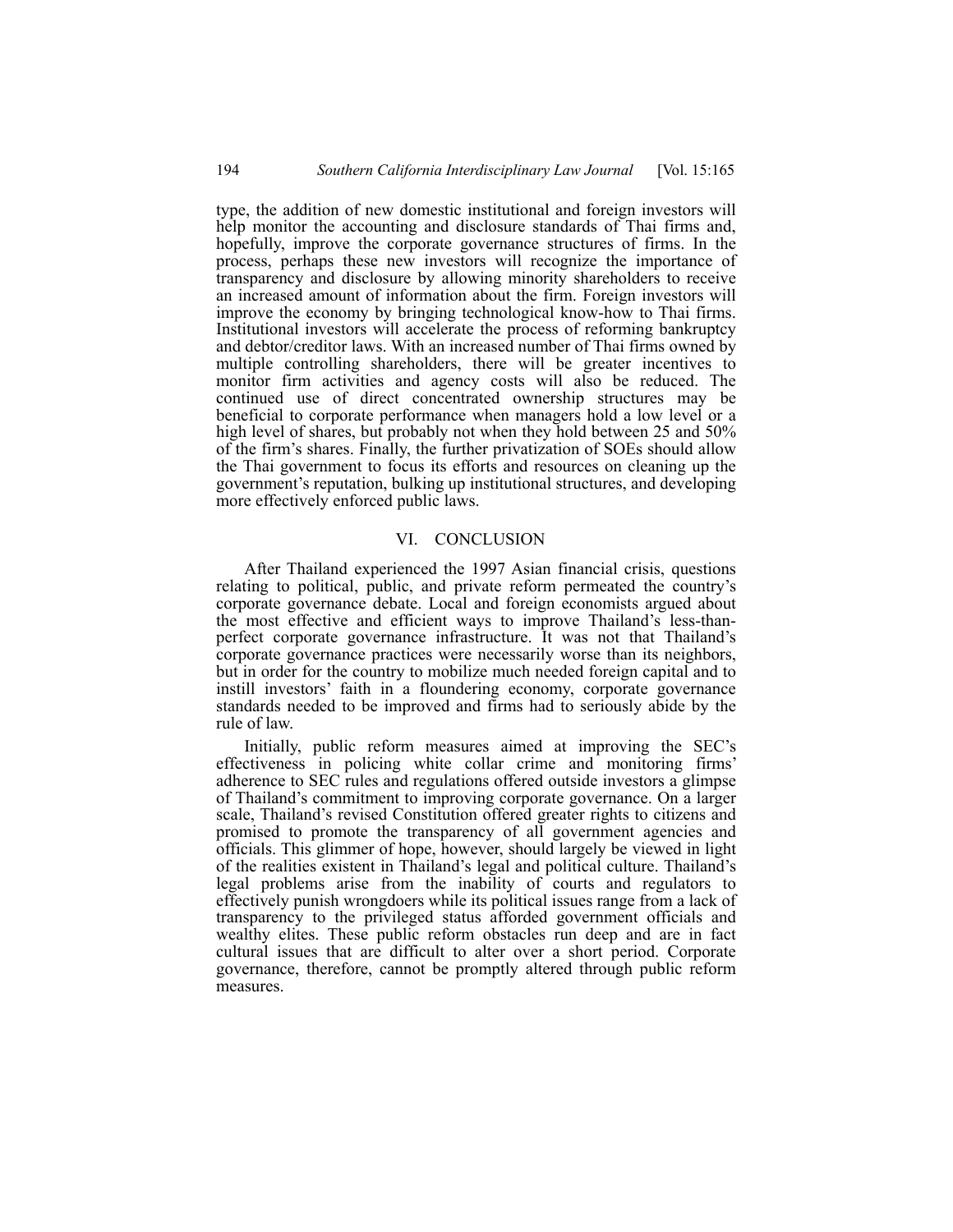## 2005] *Accelerating Corporate Governance Reform in Thailand:* 195  *The Benefits of Private Reform Mechanisms*

Instead, to improve its corporate governance infrastructure, Thailand should focus on using private reform measures adopted unilaterally by firms, bilaterally by two firms, and multilaterally by entire industries. On a macroscopic level, private reform aimed at altering the ownership structures of publicly traded non-financial Thai firms will speed up corporate governance reform and may influence the development of more efficient public laws. Since over half of these firms are family-controlled, replacing traditional controlling shareholders (family firms) with foreign and institutional investors rather than with widely dispersed ownership structures may serve as an expedited means of offering firms incentives for change. Foreign and institutional investors may demand higher accounting and disclosure standards, which results in better monitoring of firms. Additionally, encouraging firms to be held by multiple controlling shareholders may allow for similar results. Although the benefits of highly concentrated ownership structures are as yet unclear, Thai firms should balance the concentration of high ownership and control rights with the assurance to investors that resources are not being misappropriated and opportunities are not being exploited. Furthermore, the privatization of SOEs will offer the private sector an opportunity to develop efficient and competitive industries while making available more resources and opportunities for the government to create sound legal institutions. The point is that private sector reforms work faster (and sometimes more successfully) than public reform measures as they are not hindered by the "bureaucratic red-tape"<sup>241</sup> public actors must endure. Therefore, Thailand should encourage and emphasize the use of private actors, such as firms, to adopt means for enhancing corporate governance, rather than simply anticipate and await slow-coming institutional or cultural reform in the political and public spheres.

Although this Note serves as a preliminary study on the benefits of using private promotion to improve corporate governance, Thailand should further investigate and identify specific mechanisms that may encourage or discourage private reform. The following three areas are designated by some as potential frontiers for improving corporate governance through the private sector:

> 1. The government should encourage self-regulatory agencies or private authorities to create more stringent standards such as those relating to licensing in the auditing and accounting profession.<sup>242</sup> Thailand's Institute of Certified Accountants and Auditors of Thailand ("ICAAT") needs to improve weaknesses in "accounting rules, certification [of qualified accountants], and enforcement of a code of ethics."<sup>243</sup> In the future, ICAAT

<sup>241</sup> *See* Dempsey, *supra* note 207, at 387. 242 *See* Alba et al., *supra* note 191, at 16. 243 *Id.*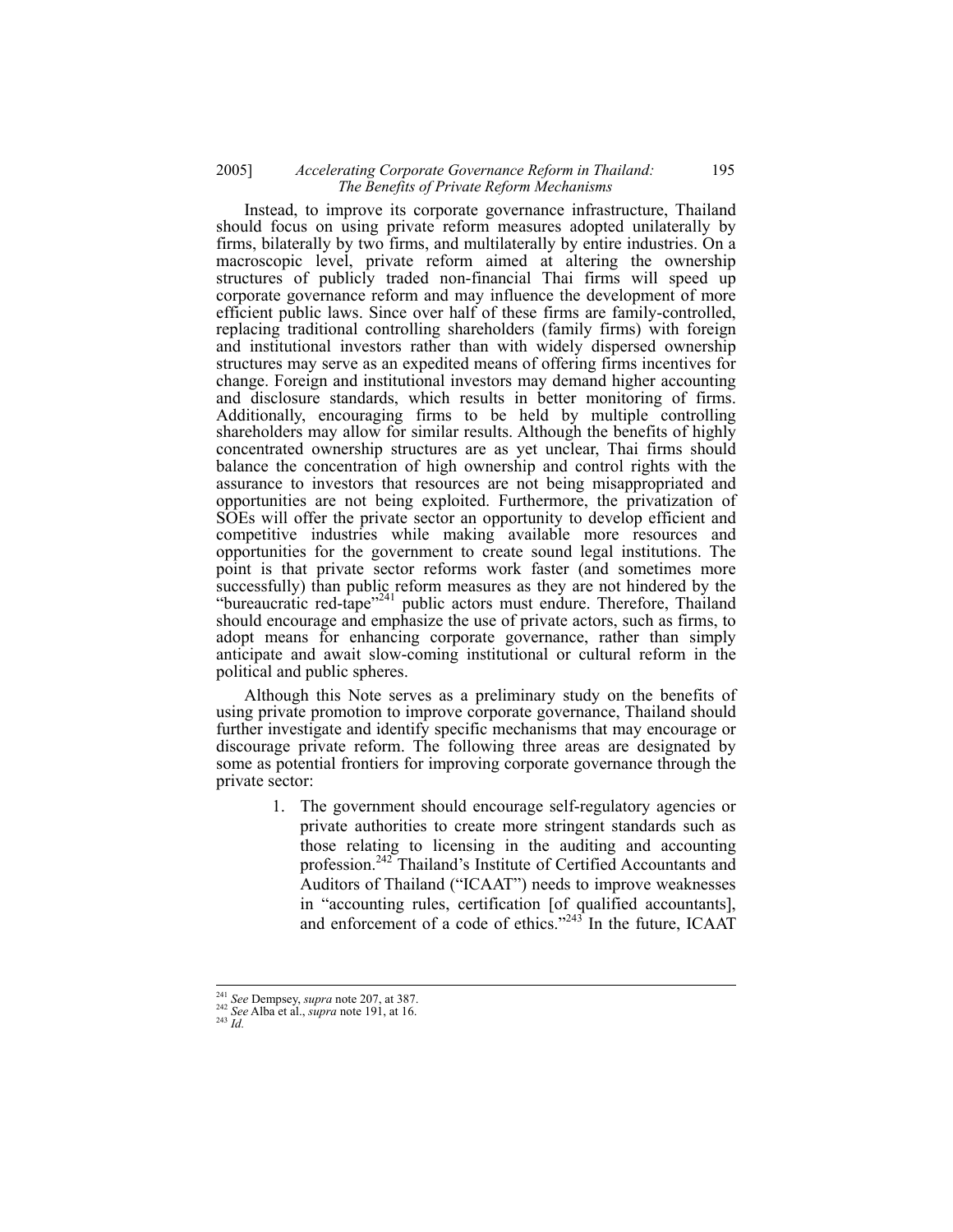aims to align all relevant Thai accounting rules with those stipulated in the International Accounting Standard.<sup>244</sup>

- 2. Centers like the Thai Institute of Directors ("IOD") and the recently created Corporate Governance Center ("CGC") will serve as crucial multilateral enforcement mechanisms. The IOD offers certification and training programs for directors that are especially encouraged for those sitting on the boards of SET-listed companies. $245$  The CGC, in conjunction with the SET, aims to improve corporate governance by educating and working with firms to develop internal corporate governance infrastructures.<sup>246</sup>
- 3. Although the SET has implemented new corporate governance regulations such as allowing shareholders, rather than boards of directors, to approve or disprove interested or related party transactions,<sup>247</sup> firms should unilaterally create additional mechanisms for protecting shareholders' rights.<sup>248</sup> For example, most of the major mechanisms for enhancing shareholder protection already exist under Thai law, but the minimum share requirements for utilizing these mechanisms are much higher than in most other countries.<sup>249</sup> Firms should, therefore, lower the share requirements for exercising these rights. Other firm-initiated shareholder protection mechanisms deal with the creation of committees, such as independent audit committees and separate remuneration committees.<sup>250</sup> This area looks to be quite promising in light of the fact that many companies implemented independent audit committees prior to the 1999 deadline presented by the SEC and SET. $^{251}$ Furthermore, as of 1999, firms with "significant foreign [equity] holdings" were unilaterally implementing

<sup>&</sup>lt;sup>244</sup> See Thail. Investor Serv. Ctr., Accounting Standard,

<sup>244</sup> *See* Thail. Investor Serv. Ctr., *Accounting Standard*, http://www.thailandoutlook.com/thailandoutlook1/capital+market/corporate+governance/Accounting+S tandard/ (last visited Mar. 24, 2005).<br><sup>245</sup> See Thai Inst. of Dirs., *supra* note 130.

<sup>245</sup> *See* Thai Inst. of Dirs., *supra* note 130. 246 *See* Alba et al., *supra* note 191, at 13. In a 1997 Price Waterhouse survey of 202 SET-listed companies, the majority of firms vouching to improve corporate governance practices preferred a method whereby the SET and a system of self regulation implemented corporate governance<br>method whereby the SET and a system of self regulation implemented corporate governance<br> $\frac{247}{6}$  Canalisms. See id. As a result, t

mechanisms. See id. As a result, the CGC was created in 2002. See id.<br><sup>247</sup> See Nikomborirak, *supra* note 214, at 9.<br><sup>248</sup> See Limpaphayom, *supra* note 11, at 247-48. Of forty-six firms surveyed in a 1999 Asian<br>Developm related party transactions. *See id.* <sup>249</sup> *See* Nikomborirak & Tangkitvanich, *supra* note 3, at 17. 250 *See* Nikomborirak, *supra* note 214, at 19-20. 251 *See id.* at 17.